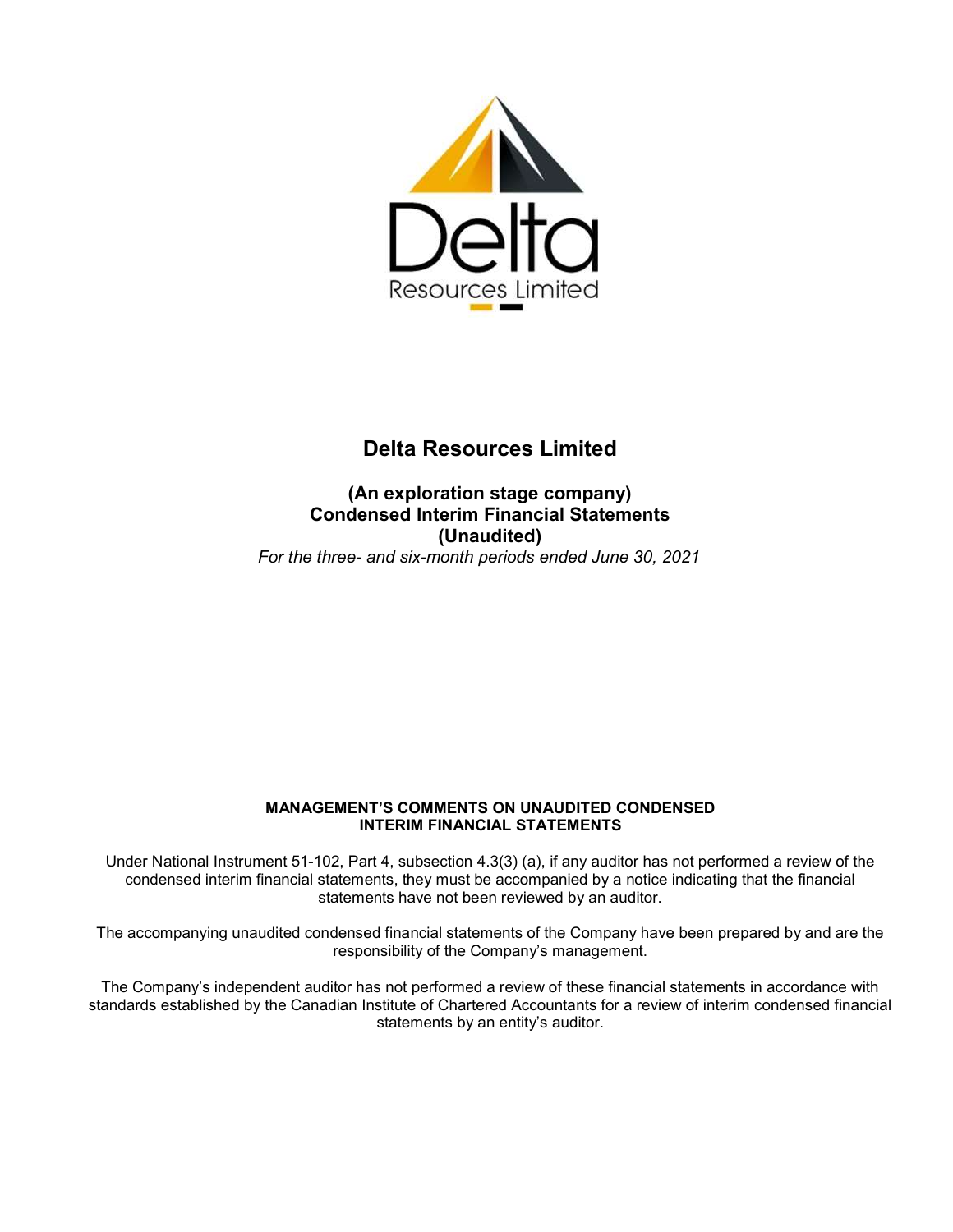**Page** 

# **Condensed Interim Financial Statements**  Condensed Interim Statements of Financial Position *2*  Condensed Interim Statements of Comprehensive loss *3*  Condensed Interim Statements of Cash Flows *4*  Condensed Interim Statements of Changes in Equity *5*  **Notes to the Condensed Interim Financial Statements** *6*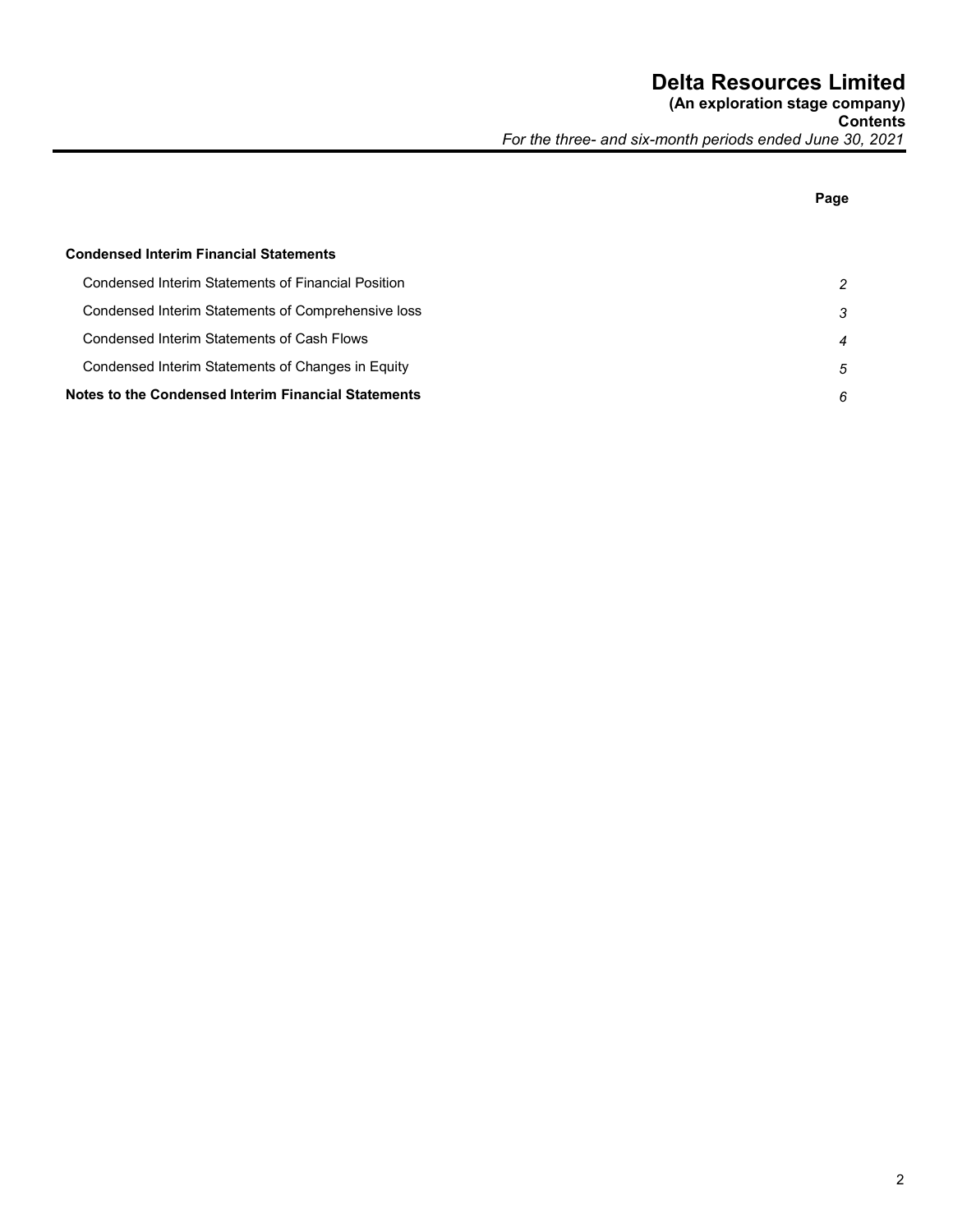**(An exploration stage company) Statements of financial position** 

*(In Canadian dollars)* 

|                                                                                                                                    | As at<br><b>June 30,</b><br>2021 | As at<br>December 31,<br>2020 |
|------------------------------------------------------------------------------------------------------------------------------------|----------------------------------|-------------------------------|
|                                                                                                                                    | \$                               | \$                            |
| <b>ASSETS</b>                                                                                                                      |                                  |                               |
| Current assets:                                                                                                                    |                                  |                               |
| Cash                                                                                                                               | 817,071                          | 1,212,415                     |
| Sales tax receivable                                                                                                               | 53,277                           | 138,001                       |
| Refundable tax credit on mining duties and refundable                                                                              |                                  |                               |
| Tax credit related to resources                                                                                                    | 365,538                          | 532,760                       |
| Prepaid expenses                                                                                                                   | 17,542                           | 56,305                        |
|                                                                                                                                    | 1,253,428                        | 1,939,481                     |
|                                                                                                                                    |                                  |                               |
| Non-current assets:<br>Property and equipment (Note 5)                                                                             | 51,240                           | 51,806                        |
|                                                                                                                                    | 51,240                           | 51,806                        |
|                                                                                                                                    |                                  |                               |
| <b>Total assets</b>                                                                                                                | 1,304,668                        | 1,991,287                     |
|                                                                                                                                    |                                  |                               |
| <b>LIABILITIES</b>                                                                                                                 |                                  |                               |
| <b>Current liabilities:</b>                                                                                                        |                                  |                               |
| Accounts payable and accrued liabilities (Notes 6 and 11)                                                                          | 96,154                           | 473,448                       |
|                                                                                                                                    | 96,154                           | 473,448                       |
|                                                                                                                                    |                                  |                               |
| Non-current liabilities:                                                                                                           |                                  |                               |
| Long-term debt (Note 7)                                                                                                            | 30,000                           | 30,000                        |
|                                                                                                                                    | 30,000                           | 30,000                        |
| <b>Total liabilities</b>                                                                                                           | 126,154                          | 503,448                       |
|                                                                                                                                    |                                  |                               |
| <b>EQUITY</b>                                                                                                                      |                                  |                               |
| Common shares and warrants (Note 8)                                                                                                | 32,622,014                       | 32,220,814                    |
| Contributed surplus                                                                                                                | 7,549,285                        | 7,549,285                     |
| Deficit                                                                                                                            | (38,992,785)                     | (38, 282, 260)                |
| <b>Total equity</b>                                                                                                                | 1,178,514                        | 1,487,839                     |
| Total liabilities and equity                                                                                                       | 1,304,668                        | 1,991,287                     |
| Going concern, related party transactions, contingent liabilities, commitments and subsequent events (Notes 3, 11, 12, 13 and 17). |                                  |                               |
|                                                                                                                                    |                                  |                               |
| These financial statements were approved by the Company's board of directors on August 27, 2021.                                   |                                  |                               |
| "Frank Candido"                                                                                                                    | " Roy Millington"                |                               |
|                                                                                                                                    |                                  |                               |

Frank Candido, Director **Roy Millington, Director** Roy Millington, Director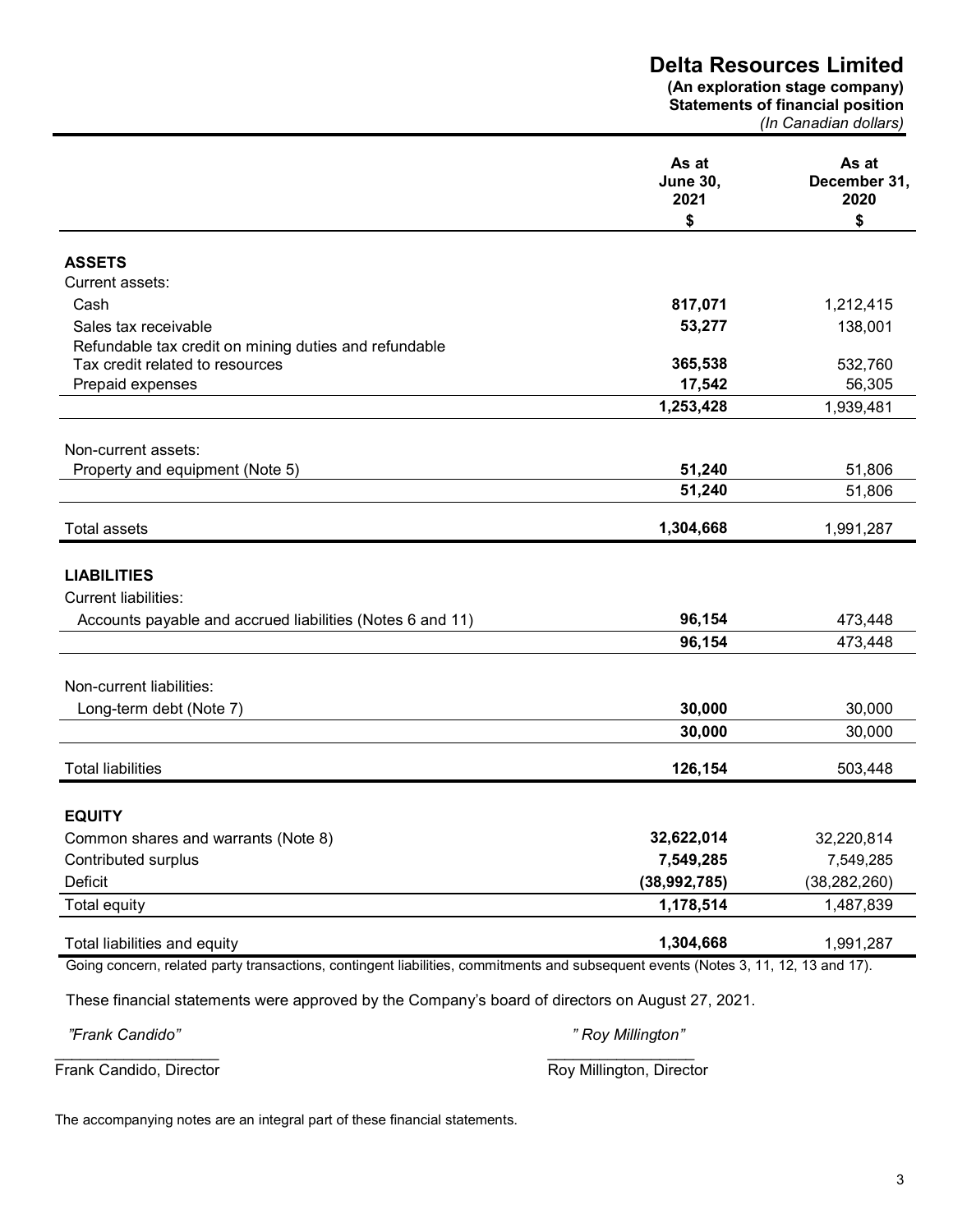**(An exploration stage company) Statements of loss and comprehensive loss**  *For the three-and six-month periods ended March 31 (In Canadian dollars)* 

|                                                                                                 | <b>Three-month period</b><br>ended June 30 |            | Six-month period<br>ended June 30 |            |
|-------------------------------------------------------------------------------------------------|--------------------------------------------|------------|-----------------------------------|------------|
|                                                                                                 | 2021                                       | 2020       |                                   | 2020       |
|                                                                                                 | \$                                         | \$         | \$                                | \$         |
| <b>Operating Expenses</b>                                                                       |                                            |            |                                   |            |
| Shareholders' information                                                                       | 20,032                                     | 16,958     | 36,869                            | 35,899     |
| Legal, financial and other corporate expenses                                                   | 53,974                                     | 16,637     | 128,700                           | 78,703     |
| Salaries and fringe benefits (Note 11)                                                          | 11,407                                     | 7,008      | 41,669                            | 40,379     |
| Travel                                                                                          |                                            | 191        |                                   | 8,362      |
| Management Fees (Note 11)                                                                       | 15,000                                     | 15,000     | 30,000                            | 30,000     |
| General administrative expenses                                                                 | 7,517                                      | 7,986      | 15,301                            | 18,595     |
| Exploration and evaluation expenditures (Note 9)                                                | 419,476                                    | 99,478     | 459,309                           | 285,629    |
| Depreciation of property and equipment (Note 5)                                                 | 285                                        | 311        | 566                               | 622        |
|                                                                                                 | 527,691                                    | 163,569    | 712,414                           | 498,189    |
| <b>Other Income</b>                                                                             |                                            |            |                                   |            |
| Government grant (Note 7)                                                                       |                                            |            |                                   | 5,100      |
| Other revenues                                                                                  | 300                                        | 861        | 300                               | 861        |
| Interest income                                                                                 | 758                                        | 437        | 1,589                             | 490        |
| Loss income and comprehensive loss                                                              | (526, 633)                                 | (162, 271) | (710, 525)                        | (491, 738) |
|                                                                                                 |                                            |            |                                   |            |
| Basic and fully diluted loss per common share (Note 15)                                         | (0.015)                                    | (0.006)    | (0.022)                           | (0.017)    |
|                                                                                                 |                                            |            |                                   |            |
| Basic and fully diluted weighted average number of<br>common shares during the period (Note 15) | 36,545,917                                 | 29,104,833 | 32,225,595                        | 29,086,151 |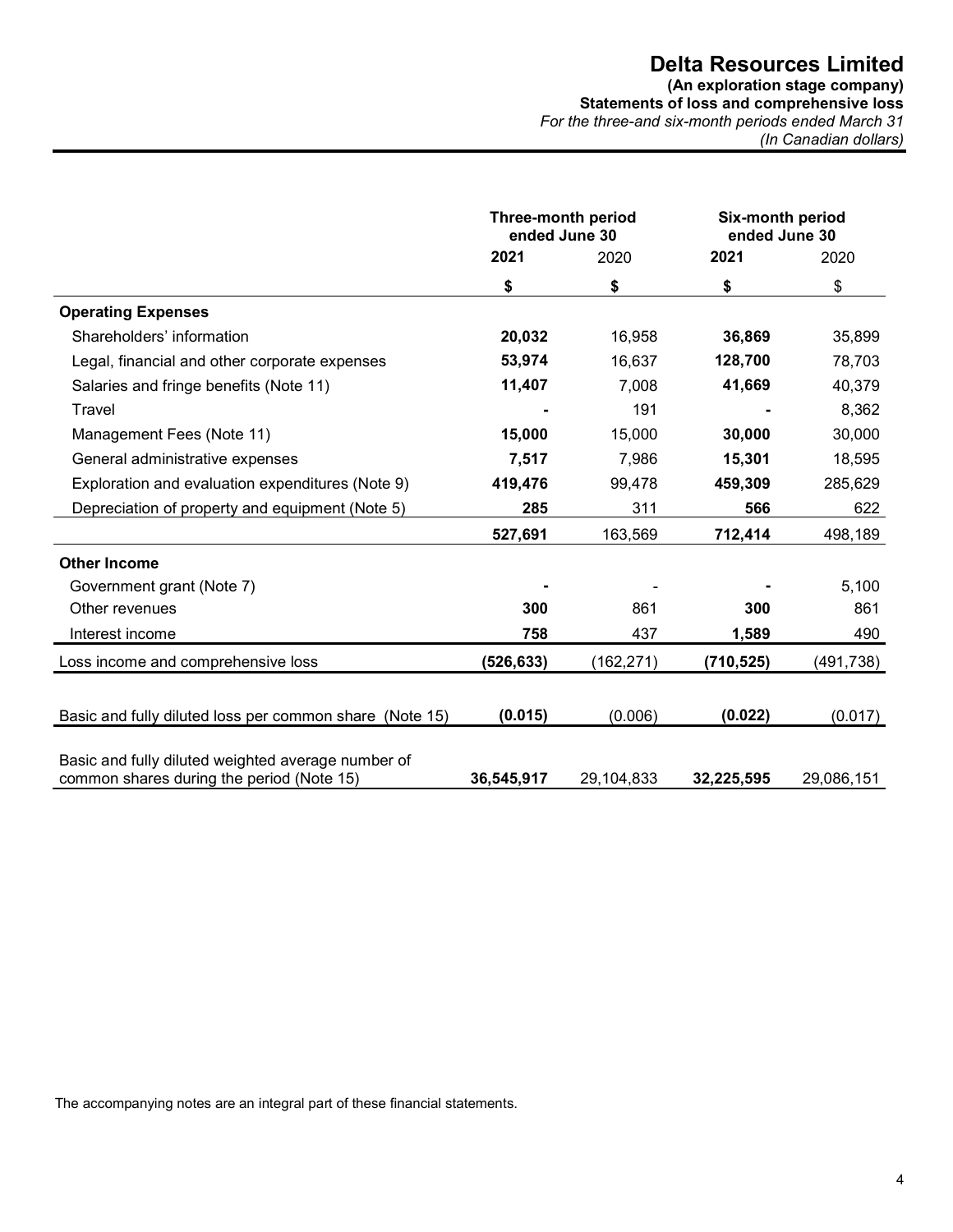#### **(An exploration stage company)**

**Statements of cash flows**  For the three- and six-month periods ended June 30, *(In Canadian dollars)* 

|                                                                                          | For the three-month<br>period ended<br>June 30 |                  | For the six-month<br>period ended<br>June 30 |            |  |
|------------------------------------------------------------------------------------------|------------------------------------------------|------------------|----------------------------------------------|------------|--|
|                                                                                          | 2021                                           | 2020             | 2021                                         | 2020       |  |
|                                                                                          | \$                                             | \$               | \$                                           | \$         |  |
| CASH PROVIDED BY (USED IN):                                                              |                                                |                  |                                              |            |  |
| <b>Operating activities:</b>                                                             |                                                |                  |                                              |            |  |
| Net loss and comprenhensive loss                                                         | (526, 633)                                     | (162, 271)       | (710, 525)                                   | (491, 738) |  |
| Adjustments for items not affecting cash:                                                |                                                |                  |                                              |            |  |
| Refundable tax credit on mining duties and refundable tax<br>credit related to resources | (44, 810)                                      |                  | (297, 915)                                   |            |  |
|                                                                                          | 285                                            | (44, 549)<br>311 | 566                                          | (117, 131) |  |
| Depreciation of property and equipment                                                   |                                                |                  |                                              | 622        |  |
| Share issuance in consideration of exploration and<br>evalution expenditures             |                                                |                  |                                              | 7,750      |  |
|                                                                                          | (571, 158)                                     | (206, 509)       | (1,007,874)                                  | (600, 497) |  |
| Net change in non-cash operating working capital                                         |                                                |                  |                                              |            |  |
| items (Note 10)                                                                          | (72, 492)                                      | (43, 570)        | (253, 807)                                   | 2,298      |  |
| Cash flows related to operating activities                                               | (643, 650)                                     | (250, 079)       | (1, 261, 681)                                | (598, 199) |  |
| <b>Investing Activities:</b>                                                             |                                                |                  |                                              |            |  |
| Receipt of mining tax credit                                                             | 465,137                                        | 6,439            | 465,137                                      | 6,439      |  |
| Cash flows related to investing activities                                               | 465,137                                        | 6,439            | 465,137                                      | 6,439      |  |
| <b>Financing activities:</b>                                                             |                                                |                  |                                              |            |  |
| Long-term debt                                                                           |                                                | 40,000           |                                              | 40,000     |  |
| Issuance of shares and warrants                                                          | 112,500                                        | 12,000           | 415,580                                      | 12,000     |  |
| Share issue costs                                                                        |                                                |                  | (14, 380)                                    | (849)      |  |
| Cash flows related to financing activities                                               | 112,500                                        | 52,000           | 401,200                                      | 51,151     |  |
| Decrease in cash                                                                         | (66, 013)                                      | (191, 640)       | (395, 344)                                   | (540, 609) |  |
| Cash, beginning of period                                                                | 883,084                                        | 589,840          | 1,212,415                                    | 938,809    |  |
| Cash, end of period                                                                      | 817,071                                        | 398,200          | 817,071                                      | 398,200    |  |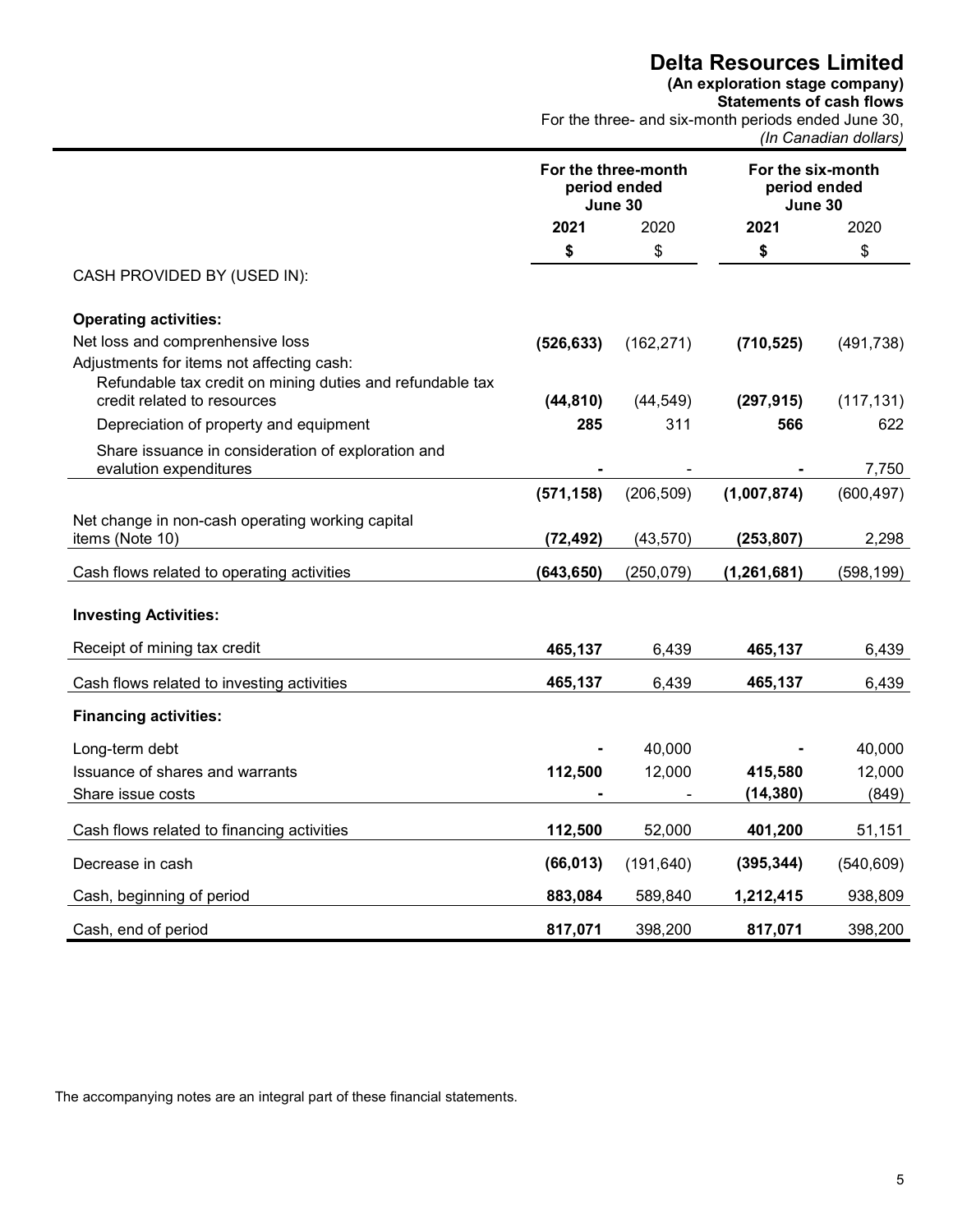#### **(An exploration stage company) Statements of changes in equity (deficiency)**

*For the three- and six-month periods ended June 30, (in Canadian dollars)*

|                                         | Common<br>shares<br>(note 8) | Common<br>shares and<br>warrants<br>\$<br>(note 8) | Contributed<br>Surplus<br>\$<br>(note 8) | <b>Deficit</b><br>\$ | Total<br>\$   |
|-----------------------------------------|------------------------------|----------------------------------------------------|------------------------------------------|----------------------|---------------|
|                                         |                              |                                                    |                                          |                      |               |
| Balance, January 1, 2021                | 35,347,907                   | 32,220,814                                         | 7,549,285                                | (38, 282, 260)       | 1,487,839     |
| Shares and warrants issuance            | 957,142                      | 342,000                                            |                                          |                      | 342,000       |
| Warrants exercised                      | 490,400                      | 73,580                                             |                                          |                      | 73,580        |
| Share issue costs                       |                              | (14, 380)                                          |                                          |                      | (14, 380)     |
| Net loss and comprehensive loss         |                              |                                                    |                                          | (710, 525)           | (710,525)     |
| Balance, June 30, 2021                  | 36,795,449                   | 32,622,014                                         | 7,549,285                                | (38,992,785)         | (1, 178, 514) |
|                                         |                              |                                                    |                                          |                      |               |
| Balance, January 1, 2020                | 29,049,338                   | 30,174,342                                         | 7,211,707                                | (36, 365, 860)       | 1,020,189     |
| Share issuance in consideration of      |                              |                                                    |                                          |                      |               |
| exploration and evaluation expenditures | 50,000                       | 7,750                                              |                                          |                      | 7,750         |
| Options exercised                       | 100,000                      | 19,435                                             | (7, 435)                                 |                      | 12,000        |
| Share issue costs                       |                              | (849)                                              |                                          |                      | (849)         |
| Net loss and comprehensive loss         |                              |                                                    |                                          | (491,738)            | (491,738)     |
| Balance, June 30, 2020                  | 29,199,338                   | 30,200,678                                         | 7,204,272                                | (36, 857, 598)       | 547,352       |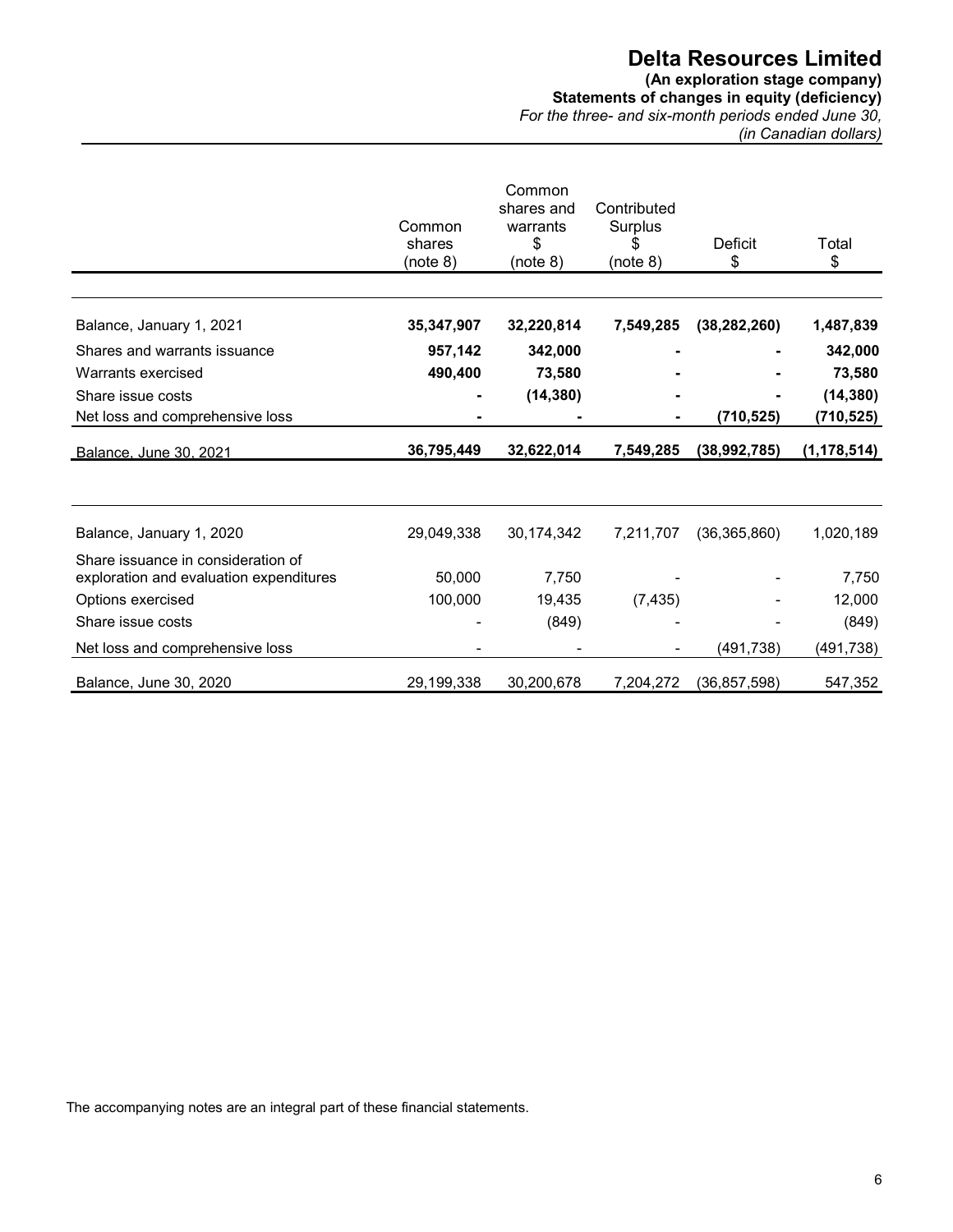#### **1. Statute of incorporation and nature of activities**

Delta Resources Limited (the "Company") is a corporation continued under the Business Corporations Act (Ontario) incorporated on January 19, 1946. The Company changed its name to Delta Resources Limited from Golden Hope Mines Limited in June 2019. The Company's principal operations are mining properties and exploration expenditures made on properties that are not in commercial production. The Company is exploring its mining properties and has not determined whether or not the properties contain economically recoverable resources. The address of the registered office is 1718, Christine Crescent, Kingston, Ontario, Canada, K7L 4V4.

The Company's shares are traded on the TSX Venture Exchange under the symbol DLTA, on the Over-The-Counter Bulletin Board (OTCBB) under the symbol DTARF and on the Frankfurt Stock Exchange under the symbol 6G01.

#### **2. Basis of preparation**

#### **Statement of Compliance**

The condensed interim financial statements of the Company have been prepared in accordance with International Accounting Standard 34, Interim Financial Reporting. The same accounting policies and methods of computation were followed in the preparation of these condensed interim financial statements as were followed in the preparation of the financial statements for the year ended December 31, 2020. These condensed interim financial statements do not include all of the information required for full annual financial statements and should be read in conjunction with the financial statements for the year ended December 31, 2020 which have been prepared in accordance with IFRS, as issued by the International Accounting Standards Board.

The Board of Directors approved these financial statements on August 26, 2021.

#### **Basis of preparation**

These financial statements have been prepared on a going concern basis under the historical cost convention, unless specifically stated in the financial statements.

#### **Functional and Presentation currency**

These financial statements are presented in Canadian Dollars because that is the currency of the primary economic environment in which the Company operates, and is the functional currency of the Company.

#### **3. Going concern**

The Company has not yet determined whether its mining properties contain mineral deposits that are economically recoverable. The recoverability of mining properties is dependent on the discovery of economically recoverable reserves and resources; securing and maintaining title and beneficial interest in the properties; and the ability to obtain the financing required to complete exploration, evaluation, development and construction or the proceeds from the sale of such assets.

The Company had recurring losses in the current and prior years, including a net loss of \$710,525 for the six-month period ended June 30, 2021, has an accumulated deficit of \$38,992,785 (2020 - \$36,857,598) since its inception, and expects to incur further losses in the development of its business. Further, the business of mining and exploration involves a high degree of risk and there can be no assurance that current exploration programs will result in the discovery of economically recoverable reserves and resources and/or profitable mining operations.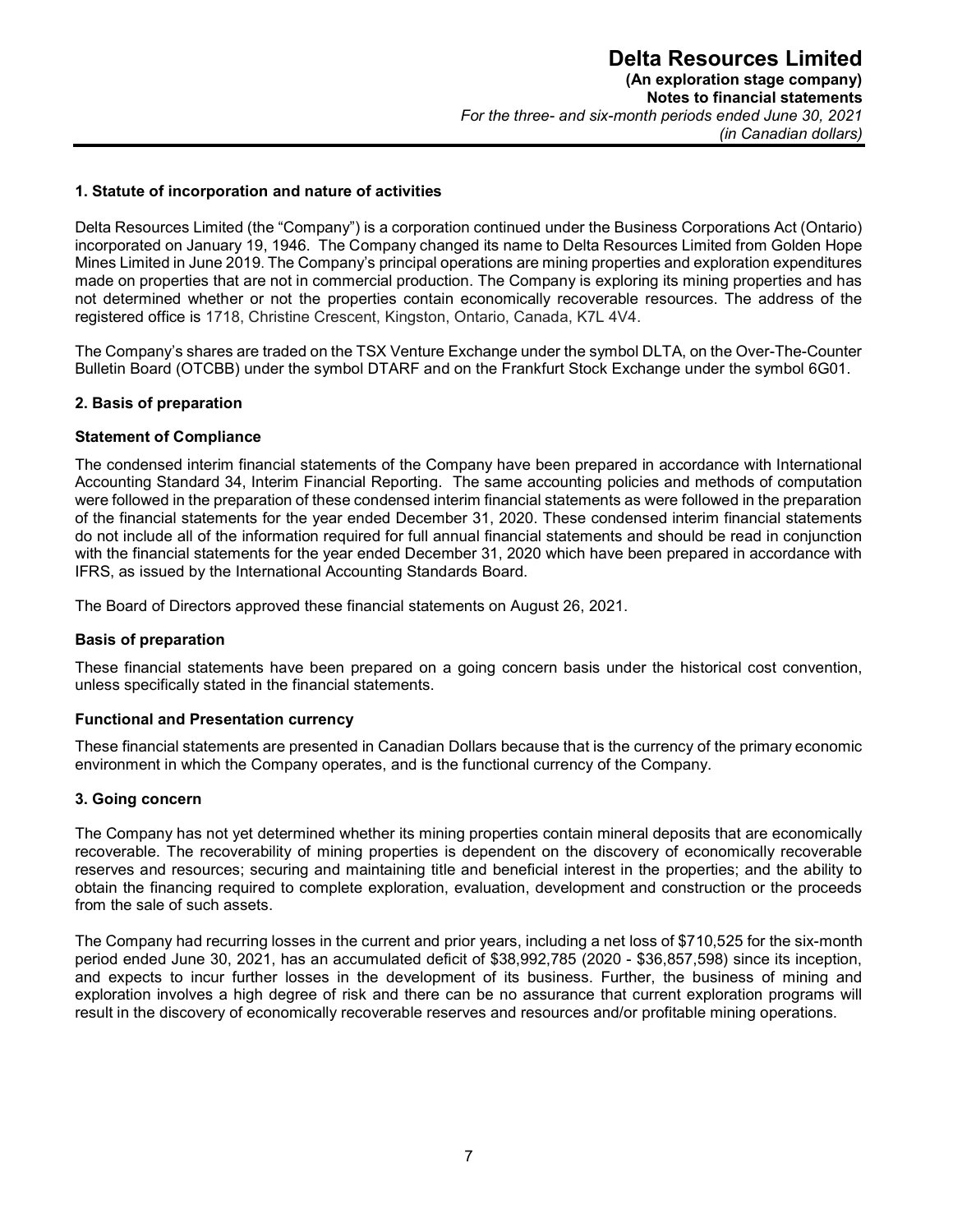#### **3. Going concern – Cont'd**

In addition to ongoing working capital requirements, the Company must secure sufficient funding for the exploration and evaluation programs and pay general and administrative costs. The Company's ability to continue as a going concern is dependent on being able to obtain the necessary financing to satisfy its liabilities as they become due. As at June 30, 2021, the Company has a working capital of \$1,157,274 (2020 - \$534,919). Management estimates that funds on hand will not be sufficient to meet the Company's obligations and commitments and to pursue and complete the development of its mining properties. If management is unable to obtain new funding, the Company may be unable to continue its operations, and amounts realized for assets may be less than amounts reflected in these financial statements.

The conditions and uncertainties described above indicate the existence of a material uncertainty that may cast significant doubt about the Company's ability to continue as a going concern. The Company's business plan is dependent on raising additional funds to finance operations within and beyond the next 12 months. Any funding shortfall may be met in the future in a number of ways, including but not limited to, the issuance of new debt or equity instruments, reduction in expenditures and/or the introduction of joint venture partners and/or business combinations on terms which are acceptable to the Company. Although the Company has been successful in the past at raising funds, there can be no assurance the Company will be able to secure financing in the future or that these sources of funding will be available.

The accompanying financial statements have been prepared using assumptions applicable to a going concern, which contemplates the realization of assets and settlement of liabilities in the normal course of business as they come due. In assessing whether the going concern assumption is appropriate, management takes into account all available information about the future, which is at least, but not limited to, twelve months from the end of the reporting period. These financial statements do not reflect the adjustment to the carrying values of assets and liabilities, expenses and financial position classifications that would be necessary were the going concern assumption not appropriate. These adjustments could be material.

#### **COVID-19 estimation uncertainty**

The COVID-19 pandemic continues to cause significant financial market and social dislocation. The situation is dynamic with various cities and countries around the world responding in different ways to address the outbreak. While the Company has experienced the impact of the outbreak of the Coronavirus (COVID-19) on its operations, it had continued to operate during the current pandemic. During the three-month period ended March 31, 2021, the Company received an interest-free loan of \$40,000 under the Canada Emergency Business account program (see Note 7). In the event of a prolonged continuation of the pandemic, it is not clear what the potential impact may be on the Company's business, financial position and financial performance.

#### **4. Critical accounting estimates, judgments**

Estimates and underlying assumptions are reviewed on an ongoing basis. revisions to accounting estimates are recognized in the year in which the estimates are revised and in any future years affected.

Significant areas requiring the uses of management estimates relate to determining the the fair value of share purchase options granted and warrants issued and significant areas requiring the uses of management jugments relate to determining the refundable tax credit on mining duties and refundable tax credit related to resources and the ability to continue as a going concern.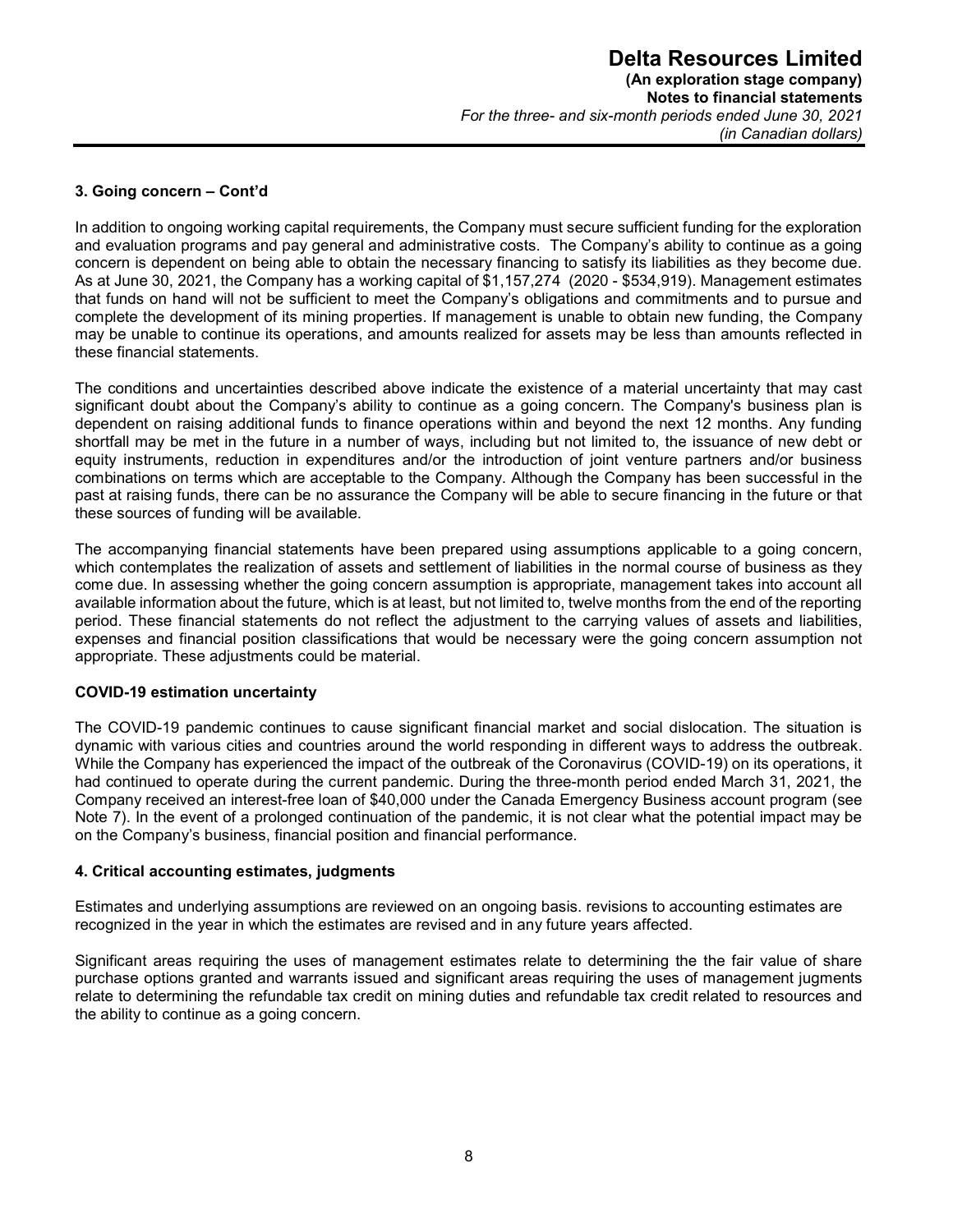#### **4. Critical accounting estimates and judgments – Cont'd**

#### **Judgments**

#### **Going concern**

The assessment of the Company's ability to execute its strategy by funding future working capital requirements involves judgment. Estimates and assumptions are continually evaluated and are based on historical experience and other factors, including expectations of future events that are believed to be reasonable under the circumstances. There is a material uncertainty regarding the Company's ability to continue as a going concern.

#### **Estimates**

#### **Estimate of the fair value of share options**

The fair value of each option granted is estimated at the grant date using the Black-Scholes option pricing model. The estimated life of the share options at the grant date is based on the legal life of the share options and the historical exercise pattern of option holders. Management also estimates the expected forfeitures in calculating the fair value of each option. The expected volatility used to calculate the grant date fair value estimated taking into account the historical volatility of the Company's share price over the expected term of the options granted. Historical volatility is revised whenever facts and circumstances indicate that the historical volatility is no longer appropriate.

Such facts and circumstances include but are not limited to the Company entering a new phase of mining activity, the development of new technologies, changes to the financial position of the Company, and when the spread between market participants volatility data, derived from the calculation of the fair value of financial instruments and equity instruments issued by the Company, is significant. If management estimates that historical volatility requires an adjustment, the Company also takes into consideration the historical volatility of comparable companies at similar stages of development as the Company as well as the volatility estimates derived from the fair value calculation of financial instruments and equity instruments in periods when this information is available.

#### **5. Property and equipment**

|                           | <b>Building</b> | Land           | Computer | <b>Total</b> |
|---------------------------|-----------------|----------------|----------|--------------|
|                           | \$              | \$             | \$       | \$           |
| 2021                      |                 |                |          |              |
| Cost:                     |                 |                |          |              |
| Balance at January 1      | 41,712          | 25,351         | 1,550    | 68,613       |
| Balance at June 30        | 41,712          | 25,351         | 1,550    | 68,613       |
| Accumulated Depreciation: |                 |                |          |              |
| Balance at January 1      | (15, 491)       | $\blacksquare$ | (1, 316) | (16, 807)    |
| Additions                 | (520)           | ۰              | (46)     | (566)        |
| Balance at June 30        | (16, 011)       | ۰              | (1, 362) | (17, 373)    |
| Net book value            | 25,701          | 25,351         | 188      | 51,240       |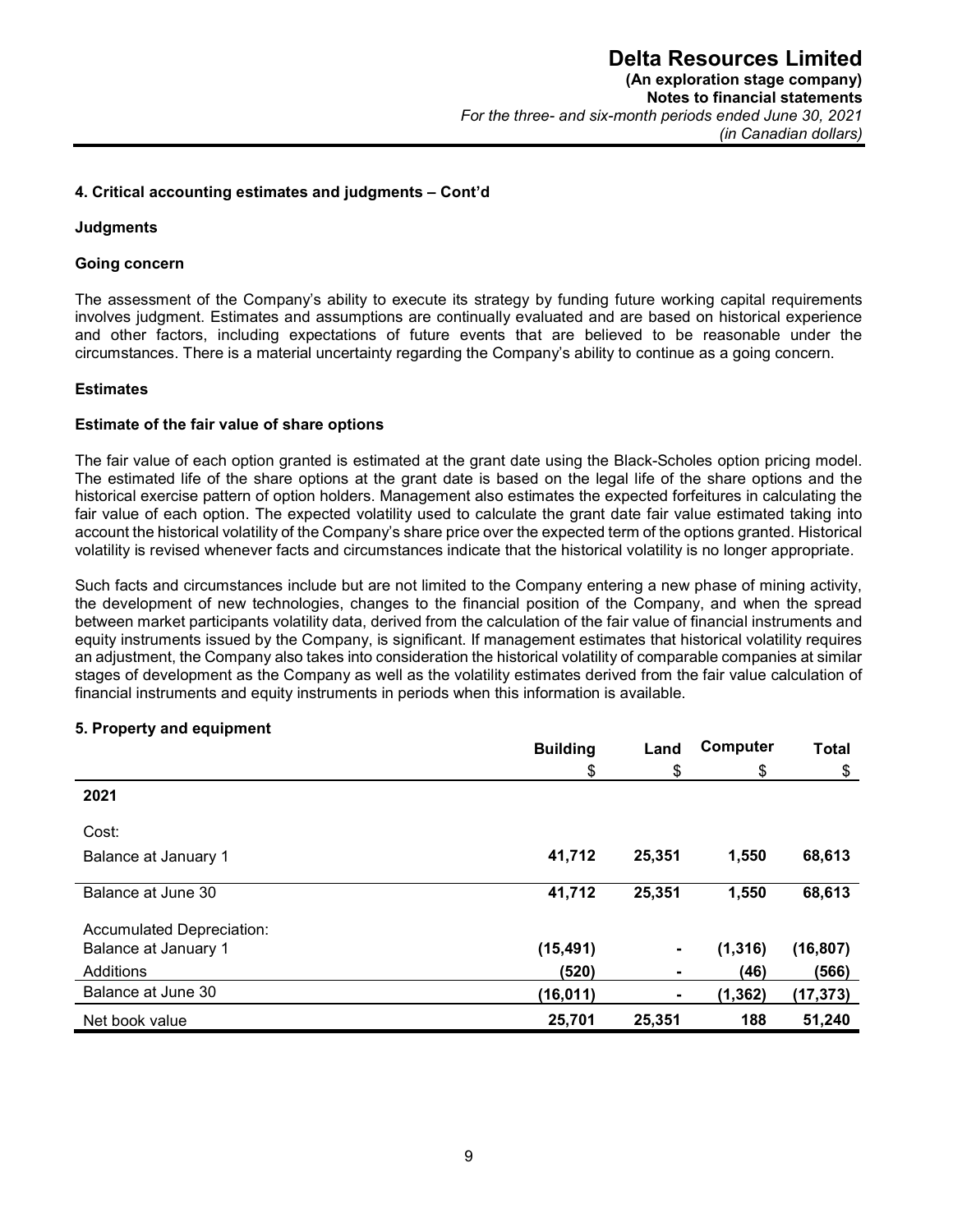#### **(An exploration stage company)**

**Notes to financial statements**  *For the three- and six-month periods ended June 30, 2021 (in Canadian dollars)* 

#### **5. Property and equipment - Cont'd**

|                           | <b>Building</b><br>⊅ | Land<br>\$     | Computer<br>\$ | <b>Total</b><br>\$ |
|---------------------------|----------------------|----------------|----------------|--------------------|
| 2020                      |                      |                |                |                    |
| Cost:                     |                      |                |                |                    |
| Balance at January 1      | 41,712               | 25,351         | 1,550          | 68,613             |
| Balance at June 30        | 41,712               | 25,351         | 1,550          | 68,613             |
| Accumulated Depreciation: |                      |                |                |                    |
| Balance at January 1      | (14, 398)            | $\blacksquare$ | (1, 160)       | (15, 558)          |
| Additions                 | (545)                |                | (77)           | (622)              |
| Balance at June 30        | (14, 943)            | ٠.             | (1, 237)       | (16,180)           |
| Net book value            | 26,769               | 25,351         | 313            | 54,433             |

The building represents a warehouse at Ste-Justine, Quebec, for exploration site storage.

#### **6. Accounts payable and accrued liabilities**

|               | <b>June 30,</b><br>2021 | December 31,<br>2020 |
|---------------|-------------------------|----------------------|
|               |                         | \$                   |
| Trade payable | 74,745                  | 450,846              |
| Accruals      | 21,409                  | 22,602               |
|               | 96,154                  | 473,448              |

#### **7. Long-term debt**

On May 7, 2020, the Company received an interest-free loan of \$40,000 under the Canada Emergency Business account program. The loan will mature on December 31, 2022. Repaying the balance of the loan on or before December 31, 2022 will result in loan forgiveness of 25%. The Company has a reasonable assurance that the loan will be repaid by December 2022 and will receive the loan forgiveness. Therefore, the Company recorded an amount of \$10,000 under government grant in the statement of net loss and comprehensive loss.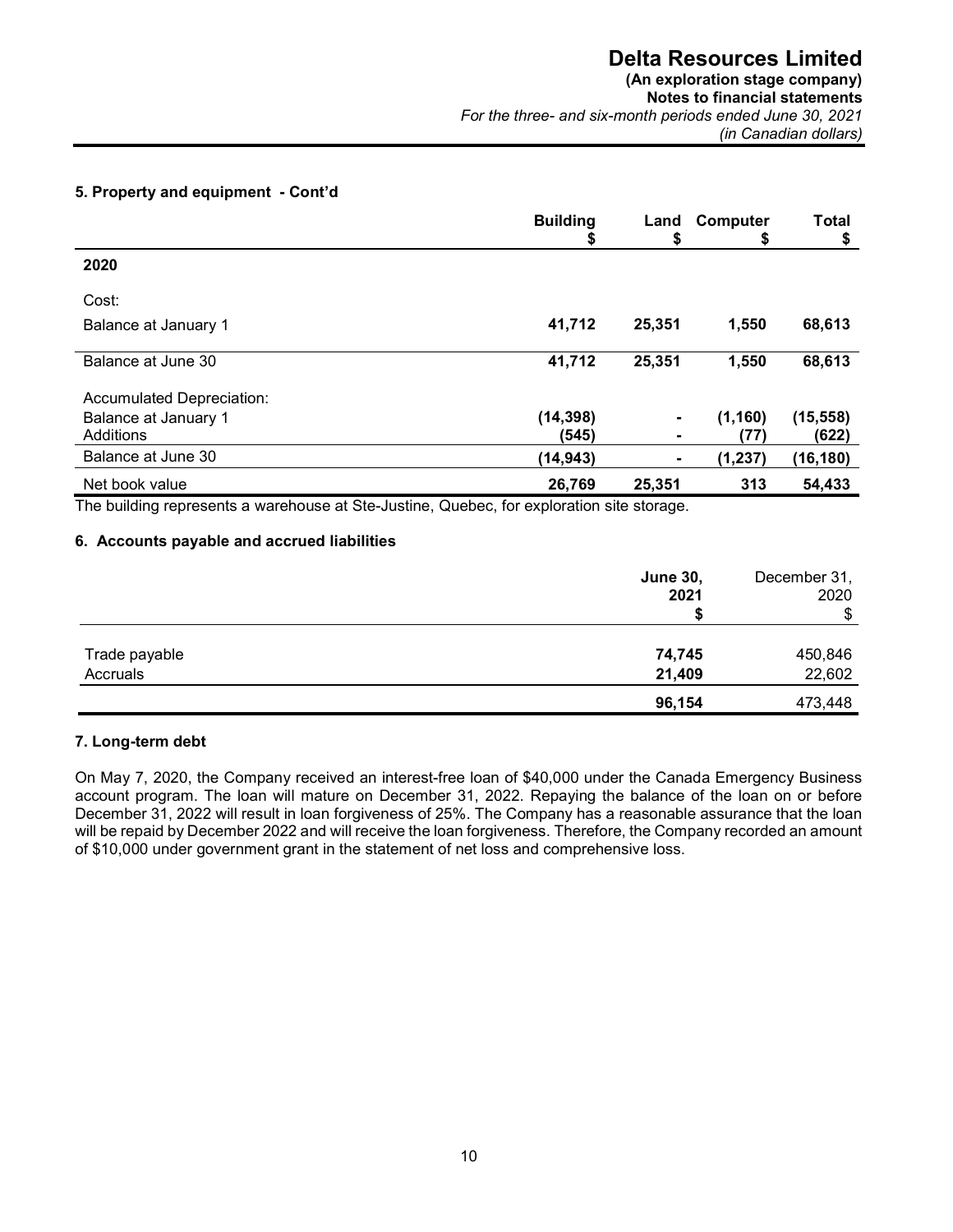#### **8. Common shares and warrants**

*Authorized:* An unlimited number common shares, without par value :

Changes in Company common shares and warrants were as follows:

|                                                                               | <b>June 30,</b><br>2021 | December 31,<br>2020 |            |            |
|-------------------------------------------------------------------------------|-------------------------|----------------------|------------|------------|
|                                                                               | <b>Number</b>           | Amount               | Number     | Amount     |
|                                                                               |                         | \$                   |            | \$         |
| Balance, beginning of period<br>Shares issued pursuant to private             | 35,347,907              | 32,220,814           | 29,049,338 | 30,183,612 |
| placements (3)(7)                                                             | 857,142                 | 300,000              | 4,453,569  | 1,558,750  |
| Share issuance in consideration of<br>exploration and evaluation expenditures |                         |                      |            |            |
| (2)(5)(6)(10)                                                                 | 100,000                 | 42,000               | 1,350,000  | 441,750    |
| Warrants exercised $(1)(4)(8)$                                                | 490,400                 | 73,580               | 395,000    | 60,900     |
| Share-based compensation exercised (9)                                        |                         |                      | 100,000    | 19,435     |
| Share issue costs                                                             |                         | (14,380)             |            | (43, 633)  |
| Balance, end of period                                                        | 36,795,449              |                      | 35,347,907 | 32.220.814 |
|                                                                               |                         | 32,622,014           |            |            |

- (1) In April, May and June 2021, the Company received \$70,500 following the exercise of 475,000 warrants between \$0.12 and \$0.30 each.
- (2) On May 28, 2021, the Company issued 100,000 common shares following the TSX Venture's approval on the Option Agreement related to the Dollier Property. The total fair value of the common shares issued of \$42,000 was determined using the closing price on the TSX Venture Exchange.
- (3) On February 3, 2021, the Company issued 857,142 units at a price of \$0.35 per unit, for gross proceeds of \$300,000. Each unit consists of one common share and one half share purchase warrant. Each warrant entitles its holder to purchase one common share of the Company at \$0.45 for a 24-month period.
- (4) On January 27, 2021, the Company received \$3,080 following the exercise of 15,400 broker warrants at \$0.20 each.
- (5) On October 19, 2020, the Company issued 800,000 common shares pursuant to the Delta-2 / R-14 Property Agreement. The total fair value of the common shares issued of \$284,000 was determined using the closing price on the TSX Venture Exchange.
- (6) On October 3, 2020, the Company issued 500,000 common shares pursuant to the Delta-1 / Eureka Property Agreement. The total fair value of the common shares issued of \$150,000 was determined using the closing price on the TSX Venture Exchange.
- (7) On September 29, 2020, the Company issued 4,453,569 units at a price of \$0.35 per unit, for gross proceeds of \$1,558,750. Each unit consists of one common share and one half share purchase warrant. Each warrant entitles its holder to purchase one common share of the Company at \$0.50 for a 24-month period.
- (8) In July and August 2020, the Company received \$60,900 following the exercise of 395,000 warrants between \$0.12 and \$0.30 each.
- (9) On June 26, 2020, the Company received \$12,000 following the exercise of 100,000 share-based compensation at a price of \$0.12 each.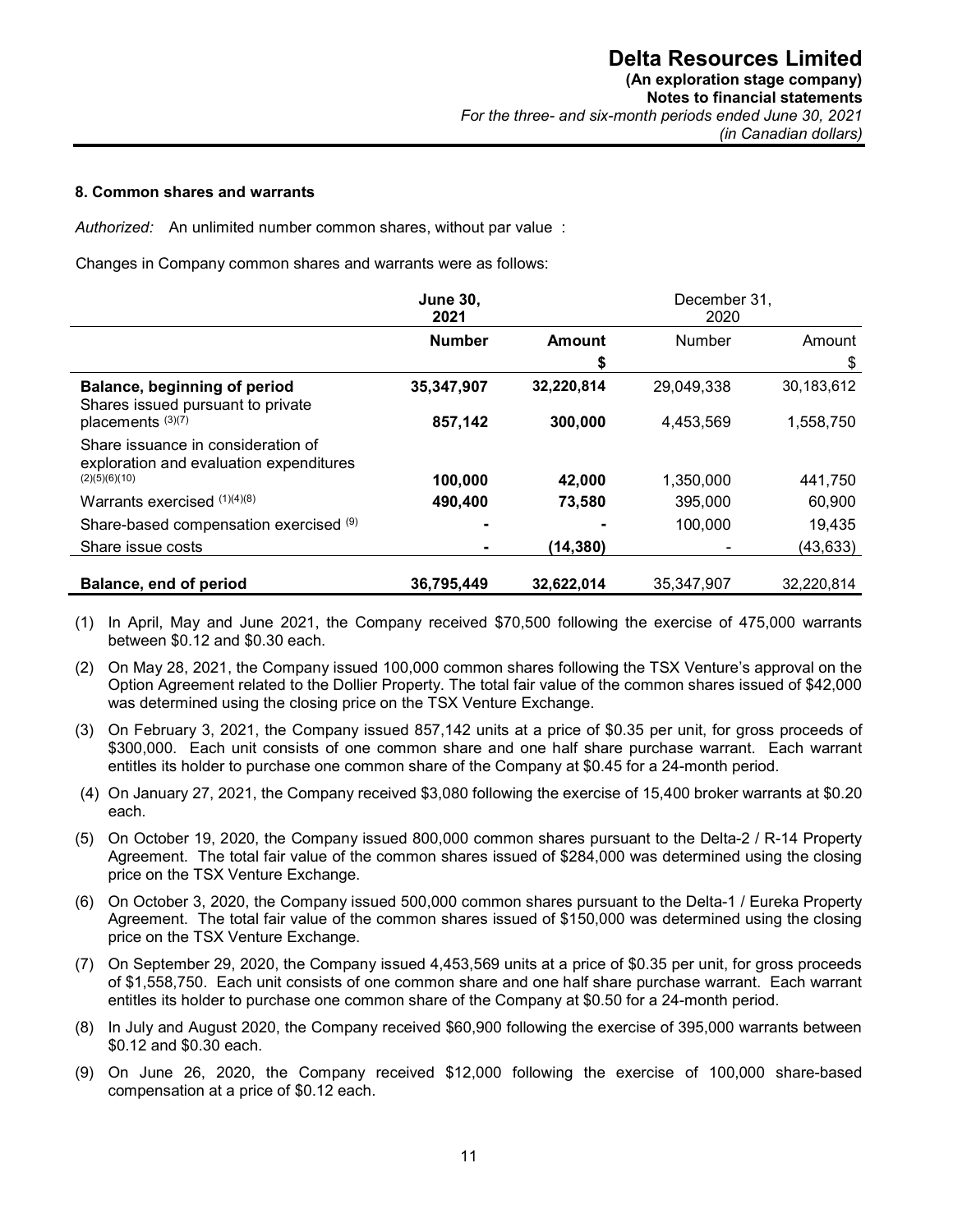#### **8. Common shares and warrants – Cont'd**

(10) On February 28, 2020, the Company issued 50,000 common shares pursuant the acquisition of 14 new claims contiguous to the Delta-2 / R-14 property. The total fair value of the common shares issued of \$7,750 was determined using the closing price on the TSX Venture Exchange.

#### **Warrants issued and outstanding**

Changes in share purchase warrants were as follows:

|                              |                       | <b>June 30,</b><br>2021                          | December 31,<br>2020  |                                                  |  |
|------------------------------|-----------------------|--------------------------------------------------|-----------------------|--------------------------------------------------|--|
|                              | Number of<br>warrants | <b>Weighted Average</b><br><b>Exercise Price</b> | Number of<br>warrants | <b>Weighted Average</b><br><b>Exercise Price</b> |  |
| Balance, beginning of period | 7,939,281             | 0.28                                             | 6,107,500             | 0.19                                             |  |
| $Issued$ $(2)(3)$            | 428,570               | 0.45                                             | 2,226,781             | 0.50                                             |  |
| Warrants exercised $(1)(4)$  | (475,000)             | 0.15                                             | (395,000)             | 0.15                                             |  |
| Balance, end of period       | 7,892,851             | 0.30                                             | 7,939,281             | 0.28                                             |  |

(1) Between April and July 2021, the Company received \$70,500 following the exercise of 475,000 warrants at a price between \$0.12 and \$0.30 each**.** 

(2) On February 3, 2021, the Company issued 428,570 warrants as part of the private placement on that day. Each warrant entitles its holder to purchase one common share of the Company at \$0.45.

- (3) On September 29, 2020, the Company issued 2,226,781 warrants as part of the private placement on that day. Each warrant entitles its holder to purchase one common share of the Company at \$0.50.
- (4) In July and August 2020, the Company received \$60,900 following the exercise of 395,000 warrants at a price between \$0.12 and \$0.30 each**.**

At June 30, 2021, the following exercisable warrants were outstanding:

| <b>Warrants</b> | <b>Price</b> | <b>Expiry</b>      |
|-----------------|--------------|--------------------|
| 2,387,500       | 0.30         | December 20, 2021  |
| 2,850,000       | 0.12         | June 10, 2022      |
| 2,226,781       | 0.50         | September 29, 2022 |
| 428,570         | 0.45         | February 3, 2023   |
| 7,892,851       | 0.30         |                    |
|                 |              |                    |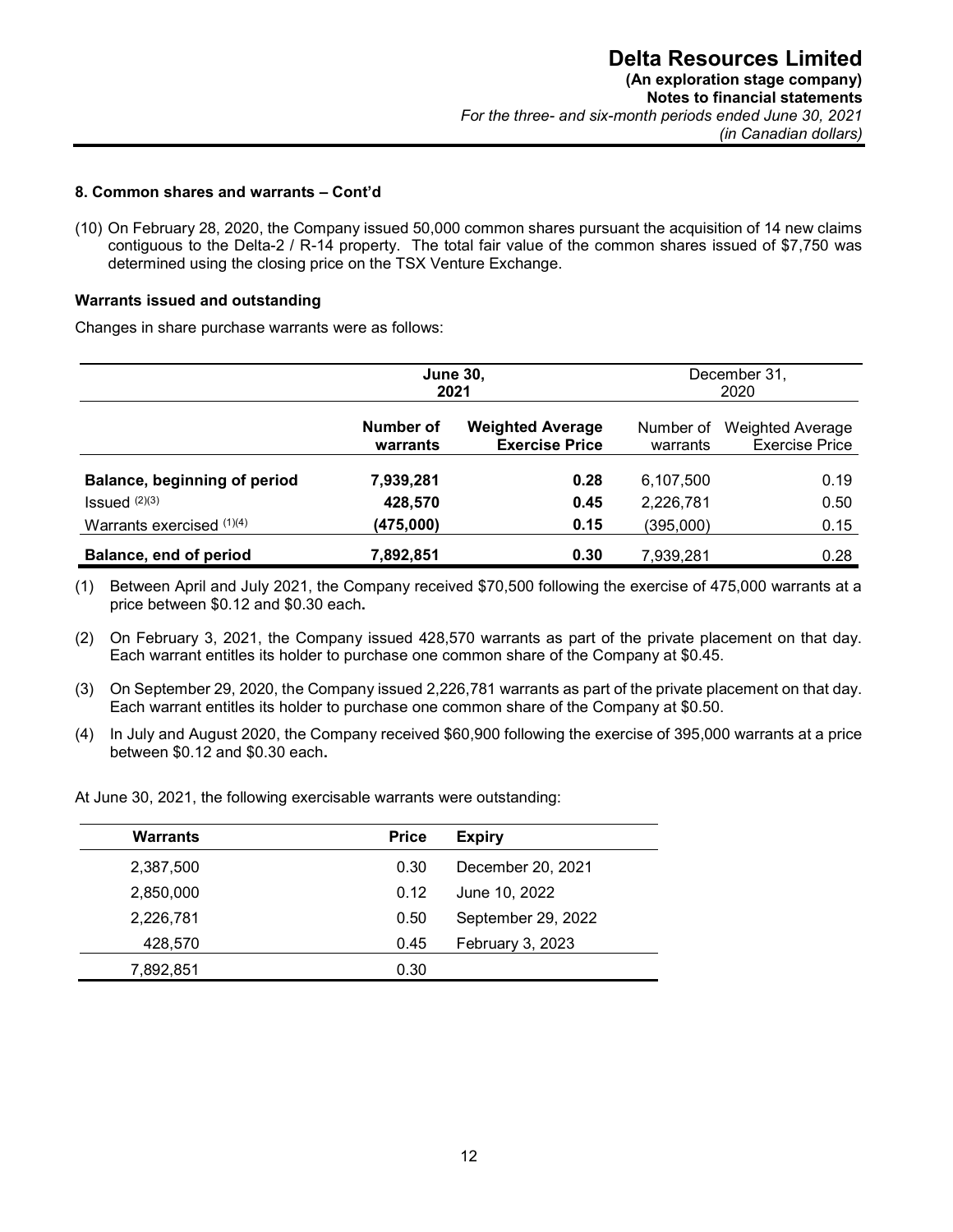#### **8. Common shares and warrants – Cont'd**

#### **Broker warrants issued and outstanding – Cont'd**

Changes in broker warrants were as follows:

|                                                           | <b>June 30,</b><br>2021             |                                                  |                              | December 31,<br>2020                             |
|-----------------------------------------------------------|-------------------------------------|--------------------------------------------------|------------------------------|--------------------------------------------------|
|                                                           | Number of<br><b>broker warrants</b> | <b>Weighted Average</b><br><b>Exercise Price</b> | Number of<br>broker warrants | <b>Weighted Average</b><br><b>Exercise Price</b> |
| Balance, beginning of<br>period<br>Is sued <sup>(2)</sup> | 114,650                             | 0.25                                             | 80,000<br>34,650             | 0.20<br>0.35                                     |
| Exercised <sup>(1)</sup><br>Balance, end of period        | (15,400)<br>99,250                  | 0.20<br>0.25                                     | 114.650                      | 0.25                                             |

(1) On January 27, 2021, the Company received \$3,080 following the exercise of 15,400 broker warrants at \$0.20 each.

(2) On September 29, 2020, the Company issued 34,650 broker warrants as part of the private placement on that day. Each warrant entitles its holder to purchase one common share of the Company at \$0.35 for a 24 months period.

At June 30, 2021, the following exercisable broker warrants were outstanding:

| <b>Broker warrants</b> | <b>Price</b> | <b>Expiry</b>      |
|------------------------|--------------|--------------------|
| 64.600                 | 0.20         | December 20, 2021  |
| 34.650                 | 0.35         | September 29, 2022 |
| 99.250                 | 0.25         |                    |

#### **Share-based compensation**

A summary of the status of the Company's stock option plan as of June 30, 2021 is as follows:

|                                 | <b>June 30,</b><br>2021  |                                                  |                      | December 31<br>2020                              |  |
|---------------------------------|--------------------------|--------------------------------------------------|----------------------|--------------------------------------------------|--|
|                                 | Number of<br>options     | <b>Weighted Average</b><br><b>Exercise Price</b> | Number of<br>options | <b>Weighted Average</b><br><b>Exercise Price</b> |  |
| Balance, beginning of<br>period | 2,910,000                | 0.25                                             | 1,815,000            | 0.24                                             |  |
| <b>Issued</b> (1)(2)(3)(4)      | $\overline{\phantom{0}}$ |                                                  | 1,805,000            | 0.29                                             |  |
| Exercised $(5)$                 | ۰                        | ۰                                                | (100,000)            | 0.12                                             |  |
| Expired unexercised             | ۰                        |                                                  | (610,000)            | 0.38                                             |  |
| Balance, end of period          | 2,910,000                | 0.25                                             | 2,910,000            | 0.25                                             |  |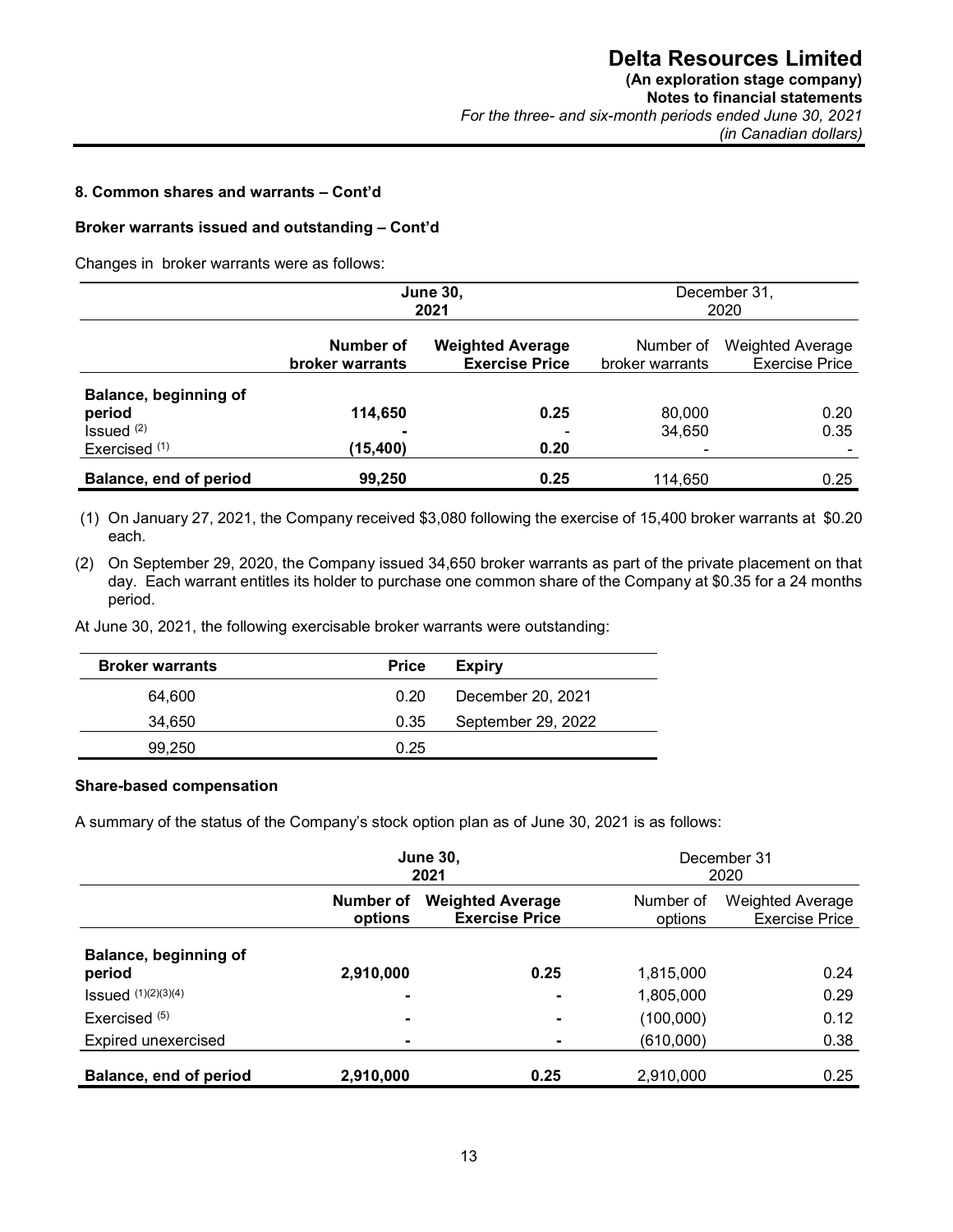#### **8. Common shares and warrants – Cont'd**

#### **Share-based compensation – Cont'd**

- (1) On November 27, 2020, the Company granted 125,000 stock options to a consultant at an exercise price of \$0.425 per common share expiring November 27, 2022. The fair value of these options was \$29,198 based on the Black-Scholes option pricing model all vesting immediately and based on the following assumptions: risk-free rate of 0.25%, life of 2 years, expected volatility of 109.5% and no expected dividends.
- (2) On August 24, 2020, the Company granted 200,000 stock options to a director at an exercise price of \$0.40 per common share expiring August 24, 2025. The fair value of these options was \$63,940 based on the Black-Scholes option pricing model all vesting immediately and based on the following assumptions: risk-free rate of 0.38%, life of 5 years, expected volatility of 114% and no expected dividends.
- (3) On July 17, 2020, the Company granted 100,000 stock options to a consultant at an exercise price of \$0.40 per common share expiring July 11, 2021. The fair value of these options was \$16,827 based on the Black-Scholes option pricing model all vesting immediately and based on the following assumptions: risk-free rate of 0.24%, life of 1 year, expected volatility of 111% and no expected dividends.
- (4) On July 10, 2020, the Company granted 1,380,000 stock options to directors and officer at an exercise price of \$0.26 per common share expiring July 10, 2025. The fair value of these options was \$244,318 based on the Black-Scholes option pricing model all vesting immediately and based on the following assumptions: risk-free rate of 0.36%, life of 5 years, expected volatility of 89% and no expected dividends.
- (5) On June 26, 2020, the Company received \$12,000 following the exercise of 100,000 share-based compensation at a price of \$0.12 each. An amount of \$7,435 has been recorded and transferred from contributed surplus.

| <b>Options</b> | <b>Exercisable</b> | <b>Price</b> | <b>Expiry</b>     |
|----------------|--------------------|--------------|-------------------|
| 100,000        | 100,000            | 0.40         | July 11, 2021     |
| 280,000        | 280,000            | 0.32         | September 8, 2021 |
| 125,000        | 125,000            | 0,42         | November 27, 2022 |
| 625,000        | 625,000            | 0.11         | July 4, 2024      |
| 200,000        | 200,000            | 0.13         | July 8, 2024      |
| 1,380,000      | 1,380,000          | 0.26         | July 10, 2025     |
| 200,000        | 200,000            | 0.40         | August 24, 2025   |
| 2,910,000      | 2,910,000          |              |                   |

At June 30, 2021, the following exercisable stock options were outstanding: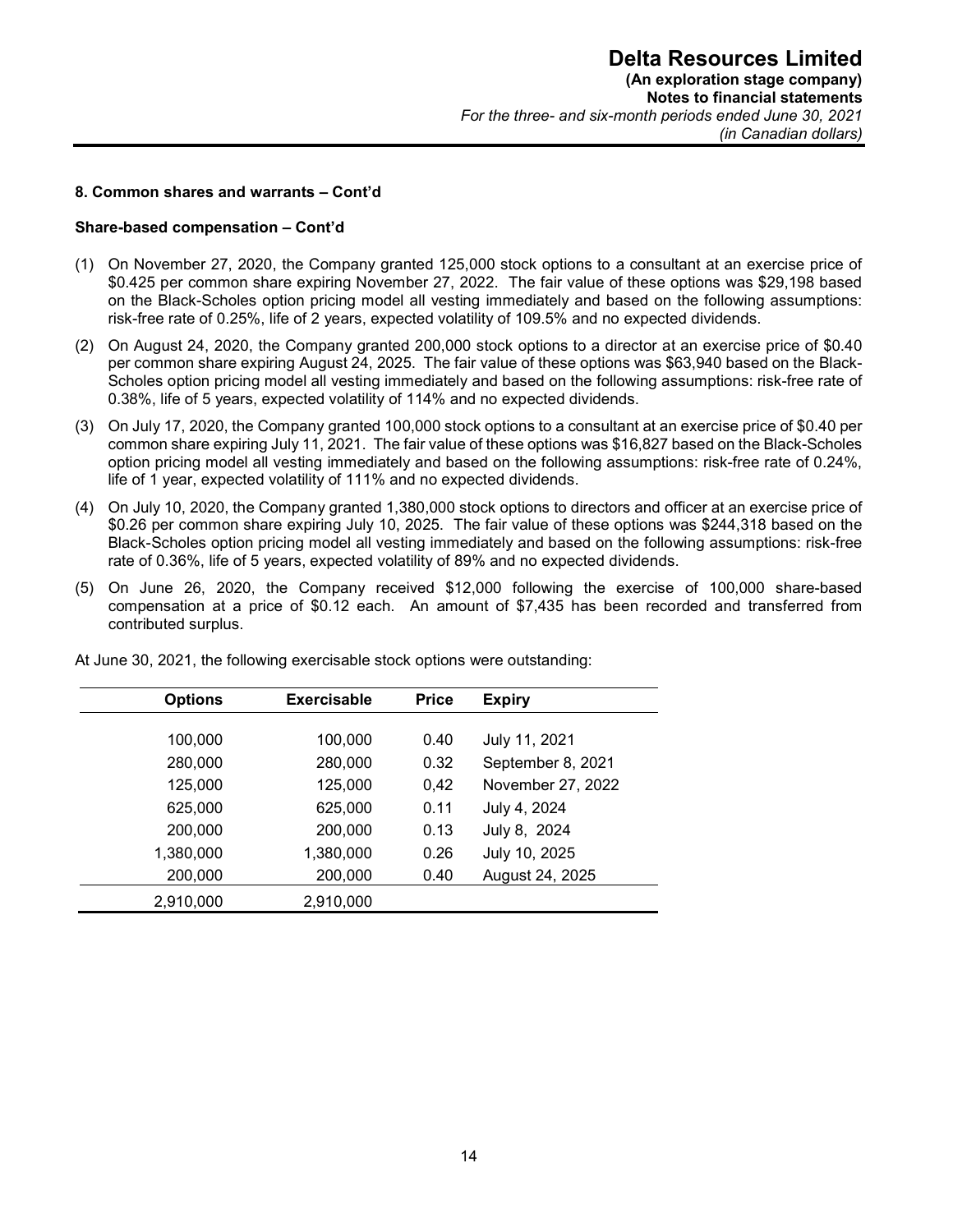#### **9. Exploration and evaluation activities**

The Company incurred the following evaluation and evaluation expenses for the six-month period ended:

|                                                                                          | <b>June 30,</b><br>2021 | <b>June 30,</b><br>2020 |
|------------------------------------------------------------------------------------------|-------------------------|-------------------------|
|                                                                                          | \$                      | \$                      |
| Exploration and evaluation expenditures acquired                                         | 88,370                  | 20,505                  |
| Drilling                                                                                 | 820,226                 | 2,040                   |
| Airborne survey                                                                          |                         | 199,144                 |
| Choice of area and review of previous data                                               | 1,768                   | 76,068                  |
| Trenching                                                                                | 1,558                   |                         |
| Community consultation                                                                   | 134                     | 1,200                   |
| Geology and prospection                                                                  | 22,825                  | 55,278                  |
| General exploration expenses                                                             | 27,319                  | 24,147                  |
| Analyses                                                                                 | 13,050                  | 6,937                   |
| Geochimical survey                                                                       |                         | 9,297                   |
| Geophysical and geochemical                                                              | 110,974                 | 18,144                  |
| Refundable tax credit on mining duties and refundable<br>tax credit related to resources | (297, 915)              | (117, 131)              |
| Proceeds relating to the grant of options on mining<br>project (Note 9)                  | (350,000)               | (10,000)                |
| Fees related to the grant of options on mining project                                   | 21,000                  |                         |
|                                                                                          | 459,309                 | 285,629                 |

#### **Bellechasse Property**

In January, 2020, the Company announced that it has signed a Letter of Intent ("LOI") with Yorkton Ventures Inc. ("Yorkton") for the sale of its interest in the Bellechasse-Timmins property (the "Property") and associated claims in southeastern Quebec for \$1,700,000 subject to a 60 day due diligence period (the "Due Diligence Period").

The agreement is subject to Yorkton completing a legal, technical and environmental due diligence on the Property. If the due diligence is not satisfactory to Yorkton at its sole discretion, they shall have the right to terminate the LOI.

Proposed Terms of the Agreement:

To acquire a 100% interest in the Property, Yorkton will:

- Make a \$100,000 cash payment within 10 days of signing of a definitive agreement (condition fulfield),
- Make a \$250,000 cash payment within 90 days after signing of a definitive agreement (condition fulfield),
- Make a \$350,000 cash payment within 180 days after signing of a definitive agreement (condition fulfield),
- Make a \$450,000 cash payment within 270 days after signing of a definitive agreement
- Make a \$550,000 cash payment within 360 days after signing of a definitive agreement

Yorkton will also commit to paying Delta a gold royalty of I% NSR on any and all commercial production of gold. Yorkton may re-purchase 0.5% of the NSR for \$1 Million at anytime.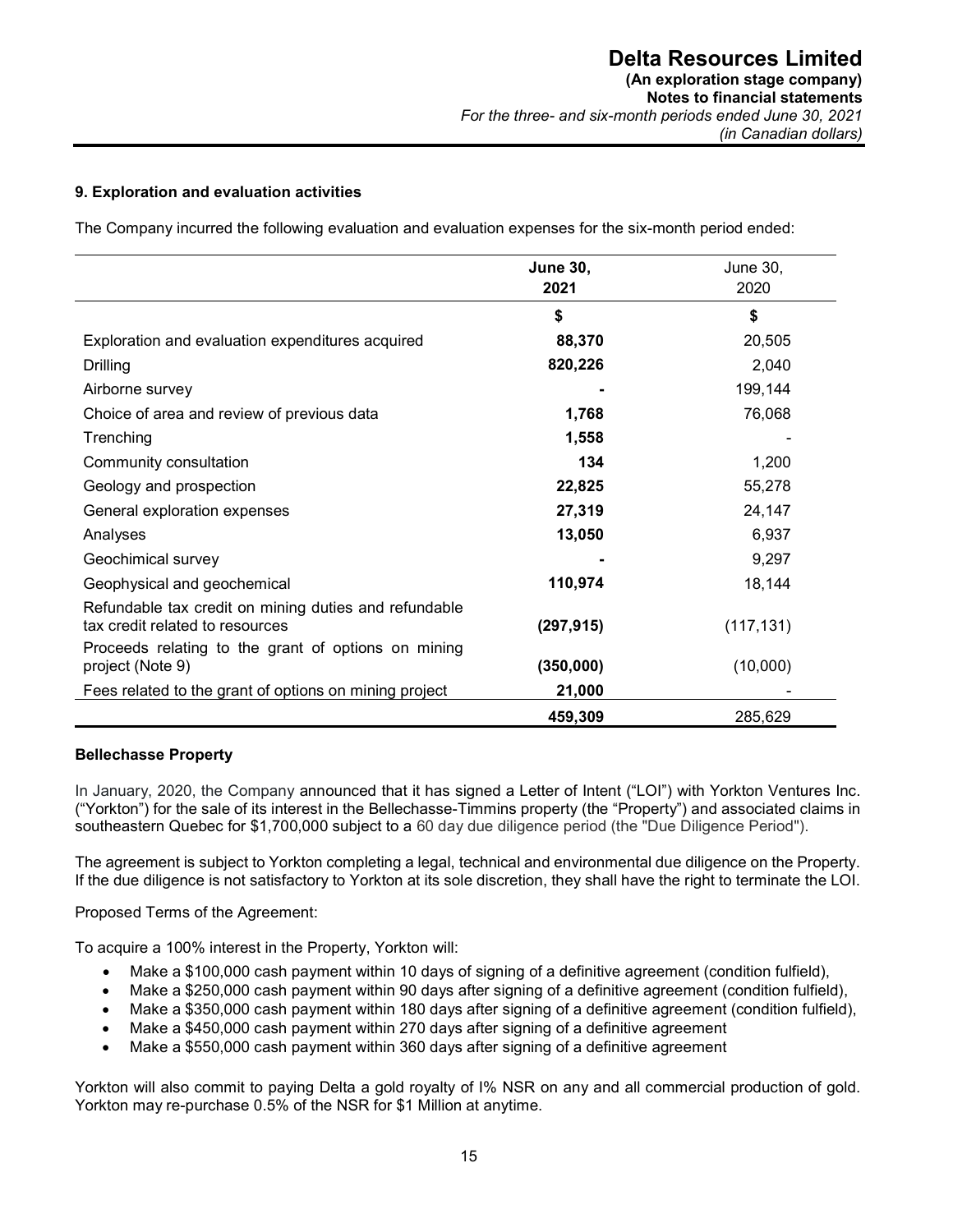#### **9. Exploration and evaluation activities – Cont'd**

#### **Bellechasse Property – Cont'd**

In March 2020, Yorkton signed an amending agreement requesting an additional 15 day delay (starting May 5<sup>th</sup>, 2020) to complete and finalize the definitive agreement. Yorkon agree to pay Delta a \$10,000.00 non-refundable deposit to preserve the exclusivity rights to the Bellechasse property.

In July, 2020, the definitive agreement described above has been signed by both parties.

On February 1, 2021 the Company announced the reception of the third tranche cash payment of \$350,000 from Yorkton Ventures Inc. for the sale of its Bellechasse-Timmins Gold Deposit and also the signature of a revised agreement signed on January 27, 2021. The revised schedule of payment is as follow:

- \$200,000 cash payment no later than August 1, 2021 (amount received)
- \$200,000 cash payment no later than September 1, 2021
- \$200,000 cash payment no later than October 1, 2021
- \$200,000 cash payment no later than Novemebr 1, 2021
- \$200,000 cash payment no later than December 1, 2021

The property now consists of approximately 138 (2019 – 137) claims for a total of 5,053 (2019 – 4,989) hectares.

#### **Delta-2 / R-14 Property**

On October 17, 2019, the Company announced the signing of an exclusive agreement to acquire a 100% interest in the Delta-2 / R-14 Gold Property in the Chibougamau Mining District of Quebec.

The terms of the agreement are as follows:

| <b>Anniversary Date</b> | <b>Cash Payment</b> | <b>Share Payment</b> | <b>Work Commitment</b> |  |
|-------------------------|---------------------|----------------------|------------------------|--|
| On signing              | \$0                 | 1,000,000            | n.a.                   |  |
|                         |                     | (already issued)     |                        |  |
|                         | \$25,000            | 800,000              | \$0                    |  |
| 12 months               | (already paid)      | (already issued)     |                        |  |
| 24 months               | \$50,000            | 800,000              | \$300,000              |  |
| 36 months               | \$100,000           | 700,000              | \$700,000              |  |

- The vendor holds a 2.0% NSR Royalty on the claims (except on the 41 legacy claims listed below). Delta may buy back 1.0% at any time for \$1,000,000.
- 41 legacy claims are subject to a 1.5% NSR Royalty. Delta has the option to purchase 0.75% of this NSR for \$500,000.

In February 2020, Delta has acquired 14 new claims contiguous to the Delta-2 / R-14 property, covering approximately 880 hectares. The terms of the agreement with Multi-Resources Boreal include a one-time payment of \$5,000.00 and the issuance of 50,000 shares for a 100% interest in the claims. Delta also grants a 2% NSR to Multi-Resources Boreal with an option for Delta to buy back a 1% NSR at anytime for \$1,000,000.

On May 20, 2020, Delta announced the addition, through staking, of an additional 30 claims, covering 1,669 hectares.

The property now consists of 322 contiguous mining claims covering a total area of 17,060.50 hectares.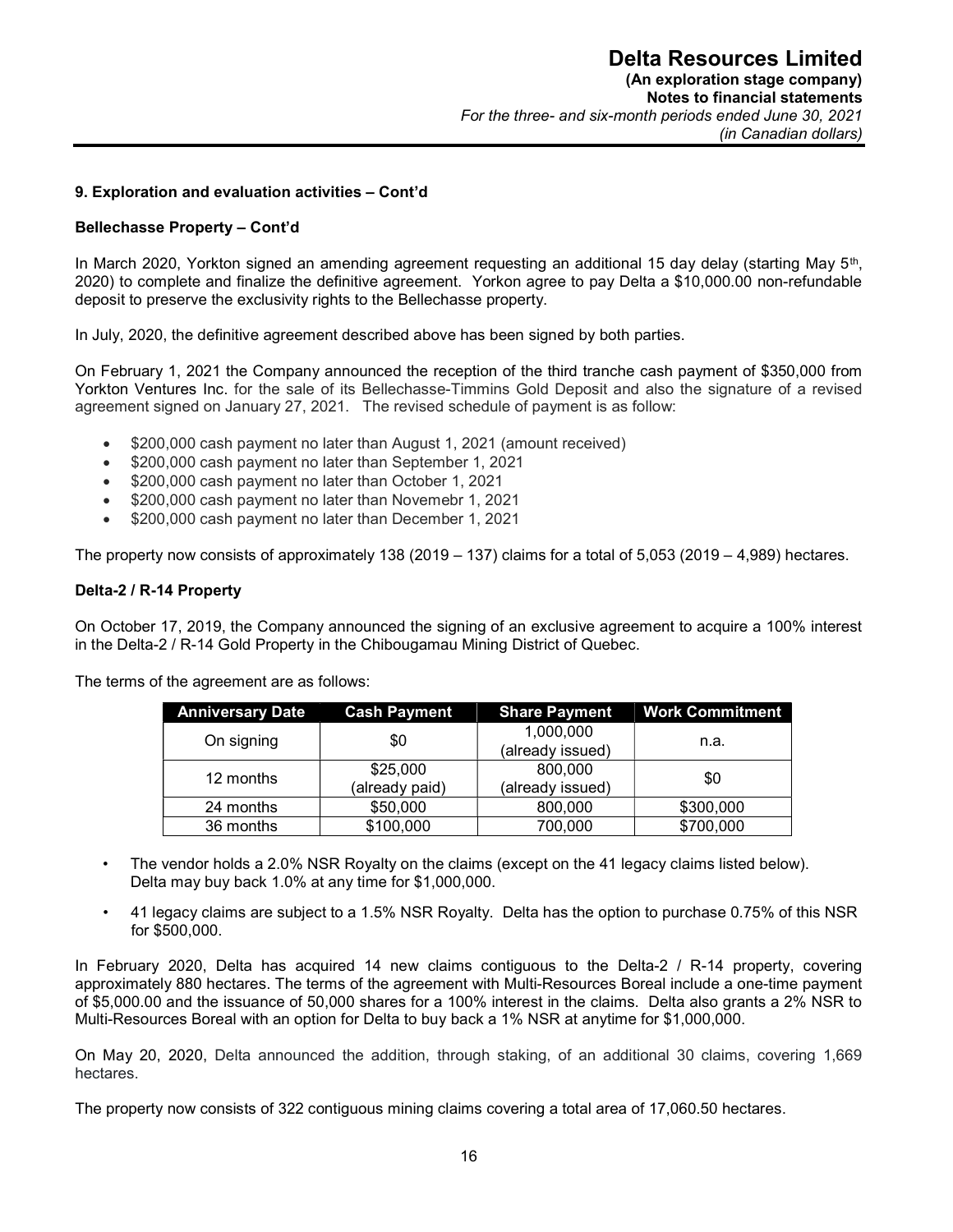#### **9. Exploration and evaluation activities – Cont'd**

#### **Delta-1 / Eureka Property**

On October 3, 2019 the Company announced the signing of an exclusive agreement to acquire a 100% interest in the new Eureka gold Discovery in the Thunder Bay Mining District of Ontario.

The terms of the agreement are as follows:

| <b>Anniversary Date</b> | <b>Cash Payment</b> | <b>Share Payment</b> | <b>Work Commitment</b> |
|-------------------------|---------------------|----------------------|------------------------|
| On signing              | \$25,000            | 500,000              |                        |
|                         | (already paid)      | (already issued)     | n.a.                   |
| 12 months               | \$25,000            | 500,000              | \$200,000              |
|                         | (already paid)      | (already issued)     | (condition fulfilled)  |
| 24 months               | \$50,000            | \$50,000*            | \$500,000              |
| 36 months               | \$75,000            | \$50,000*            | \$1,000,000            |
| 48 months               | \$150,000           | n.a.                 |                        |

\*Amount payable in shares to a maximum of 500,000 shares

- The vendor holds a 1.75% NSR Royalty on the claims. Delta may buy back the first 0.75% at any time for seven years after the effective date of the agreement for \$500,000 and the remaining 1% Royalty at any time after the first 0.75% is purchased for \$4,000,000.
- Five legacy claims of the property are also subject to NSR Royalties ranging from 0.5% to 1% from an underlying agreement. Delta has the option to purchase 50% of this NSR for the sum of \$50,000.
- The agreement also includes advanced royalty payments starting 7 years after the effective date of the agreement.

In December 2019, the Company signed an agreement with the Ontario Exploration Corporation (**the "OEC"**) to buy back a NSR of up to 1% on its Eureka property in the Thunder Bay District, Ontario. Under the terms of the agreement, Delta now has the exclusive right to purchase 50% of the OEC NSR at Eureka by paying the OEC the sum of \$50,000 payable as follows:

- Payment of \$15,000 before December 31, 2019 (already paid);
- Payment of \$35,000 before May 31<sup>st</sup>, 2021 (already paid).

Once Delta exercises its right to buyback the first 50% of the OEC NSR, Delta shall have the right to purchase the second 50% tranche at anytime by paying the OEC an additional \$50,000. Following the purchase of the second 50% tranche, Delta will have purchased the entire NSR Royalty currently owned by the OEC on the Eureka Property.

The OEC currently owns between 0.5% and 1.0% NSR royalty on certain claims of the Eureka property. More specifically, the OEC owns a 1.0% NSR on the claims covering the Eureka Gold prospect, Matawin and Kaspar gold occurrences and a 0.5% NSR on the claims surrounding the Kaspar occurrence.

The property now consists of 245 contiguous unpatented mining claims covering a total area of 4,495 hectares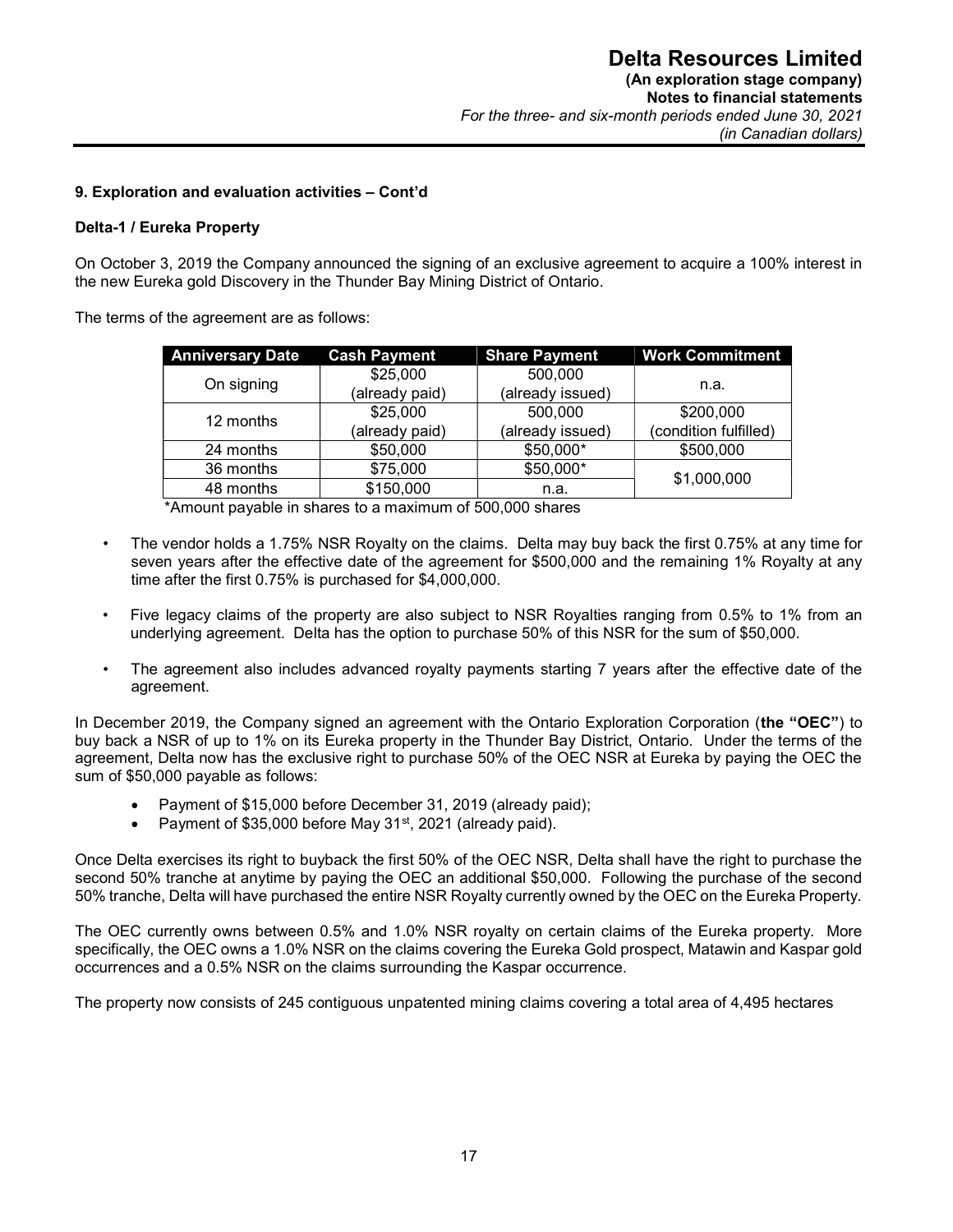#### **9. Exploration and evaluation activities – Cont'd**

#### **Dollier Property**

In May 2021, the Company has optioned the Dollier Property in Chibougamau, Quebec from Cartier Resources Inc. ("Cartier"). Delta shall have the sole and exclusive right to earn a 100% Interest (the "Option").

The terms of the agreement are as follows:

| <b>Anniversary Date</b> | <b>Cash Payment</b> | <b>Share Payment</b> | <b>Work Commitment</b> |
|-------------------------|---------------------|----------------------|------------------------|
|                         | \$10,000            | 100,000              |                        |
| On signing              | (already paid)      | (already issued)     | n.a.                   |
| 12 months               | n.a.                | 100,000              | n.a.                   |
| 24 months               | n.a.                | 200,000              | n.a.                   |
| 36 months               | n.a.                | 200,000              | n.a.                   |
| 48 months               | n.a.                | n.a.                 | \$1,000,000            |

 Upon earning a 100% interest in the Dollier Property, Cartier will be granted a 2% NSR production royalty. Delta will have the exclusive right to purchase the first 1% NSR for \$2,000,000 and the second 1% NSR for \$15,000,000.

#### **10. Complementary information related to cash flows**

**Net change in non-cash operating working capital items:** 

|                                          | For the three-month<br><b>Period ended</b><br><b>June 30,</b> |           | For the six-month<br><b>Period ended</b><br><b>June 30,</b> |           |
|------------------------------------------|---------------------------------------------------------------|-----------|-------------------------------------------------------------|-----------|
|                                          | 2021<br>2020                                                  |           | 2021                                                        | 2020      |
|                                          |                                                               |           | \$                                                          |           |
| Sales tax receivable                     | 58,787                                                        | 16.251    | 84.724                                                      | 28,640    |
| Prepaid expenses                         | 21,300                                                        | (31, 847) | 38,763                                                      | (23, 496) |
| Other receivable                         | 1,008                                                         |           |                                                             |           |
| Accounts payable and accrued liabilities | (153,587)                                                     | (27, 974) | (377,294)                                                   | (2,846)   |
|                                          | (72, 492)                                                     | (43,570)  | (253,807)                                                   | 2,298     |

#### **11. Related party transactions**

During the six-month period ended June 30, 2021, the Company incurred professional fees in the amount of \$30,000 (2020 - \$30,000), to 9132-8757 Quebec Inc., a company owned by Frank Candido, the former President (now Chairman and Vice-President of Corporate Communications) of the Company. In relation with these transactions no amount was payable as at June 30, 2021 (2020 - Nil).

During the six-month period ended June 30, 2021, the Company incurred professional fees in the amount of \$21,252 (2020 - \$20,863), to Nathalie Laurin, the Chief Financial Officer of the Company. In relation with these transactions, \$1,739 was payable as at June 30, 2021 (2020 - \$1,130).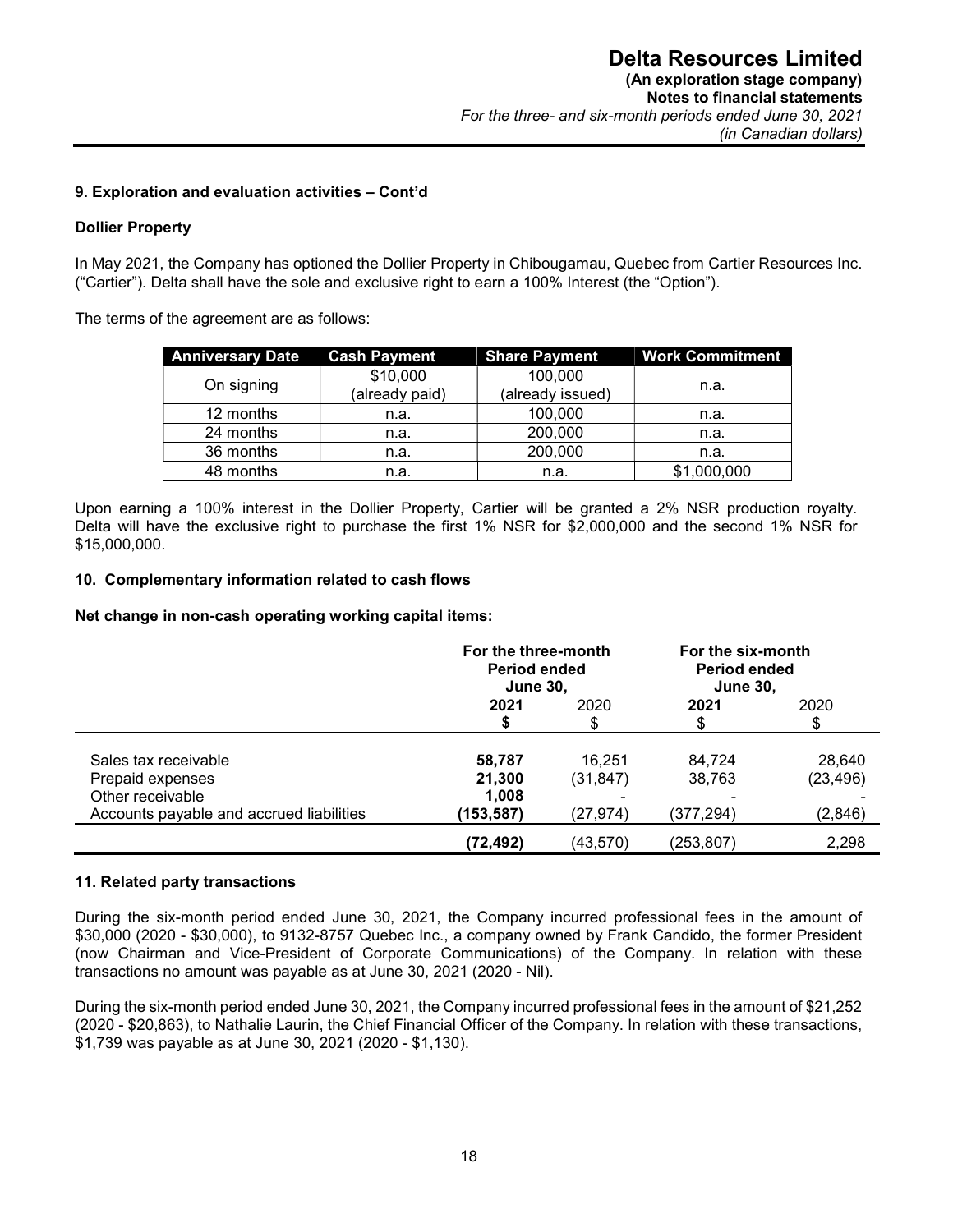#### **11. Related party transactions – Cont'd**

During the six-month period ended June 30, 2021, the Company didn't incur professional fees (2020 - \$6,942). During the same period, the Company incurred an amount of \$76,172 (2020 - \$77,534) in exploration and evaluation expenditures, to 7529449 Canada Inc., a company owned by Michel Chapdelaine, the Former Vice President Exploration and Former Chief Operating Officer of the Company. In relation with these transactions, no amount was payable as at June 30, 2021 (2020 - \$24,697 accrued).

The transactions are in the normal course of operations and are measured at the exchange amount, which is the amount of consideration established and agreed by the related parties.

The following table reflects the remuneration of key management and directors of the Company:

|                              | <b>June 30,</b><br>2021 | June 30,<br>2020<br>ጦ<br>۰D |
|------------------------------|-------------------------|-----------------------------|
| Salaries and fringe benefits | 41,669                  | 40,379                      |

#### **12. Contigent liabilities**

The Company's operations are governed by governemental laws and regulations regarding environmental protection Environmental consequences are difficult to identify, in terms of level, impact or deadline. At the present time and to the best knowledge of its management, the Company is in compliance with the laws and regulations. Any additional payment to liability already recorded that result from restoration costs will be accrued in the financial statements only when they will be reasonably restimated and will be charged to the earnings at that time.

#### **13. Commitments**

In October 2020, the Company signed a lease contract for its Chibougamau office, starting January 1, 2021 and expiring in December 31, 2021. Minimum payments, totaling \$22,500, are solely comprised of payments to be made in 2021.

Under rules established by the Ministère de l'Énergie et Ressources naturelles of the province of Québec, the Company is required to spend the amount of approximately \$12,330 to maintain the claims on the properties in 2021.

In addition, the Company has the following royalty commitments resulting from past transactions:

- Net profit royalty of 5% on net profits greater than \$250,000 for 4 claims acquired from La Société Minière Colmo.
- Net smelter royalty of 2% for 26 claims acquired from a prospector in 2010.

#### **14. Capital management**

The Company defines capital as equity amounting to \$1,178,514 as at June 30, 2021 (\$1,487,839 as at December 31, 2020).

The Company's objectives when managing capital are to:

- ensure sufficient liquidity to support its financial obligations and execute its operating and strategic plans;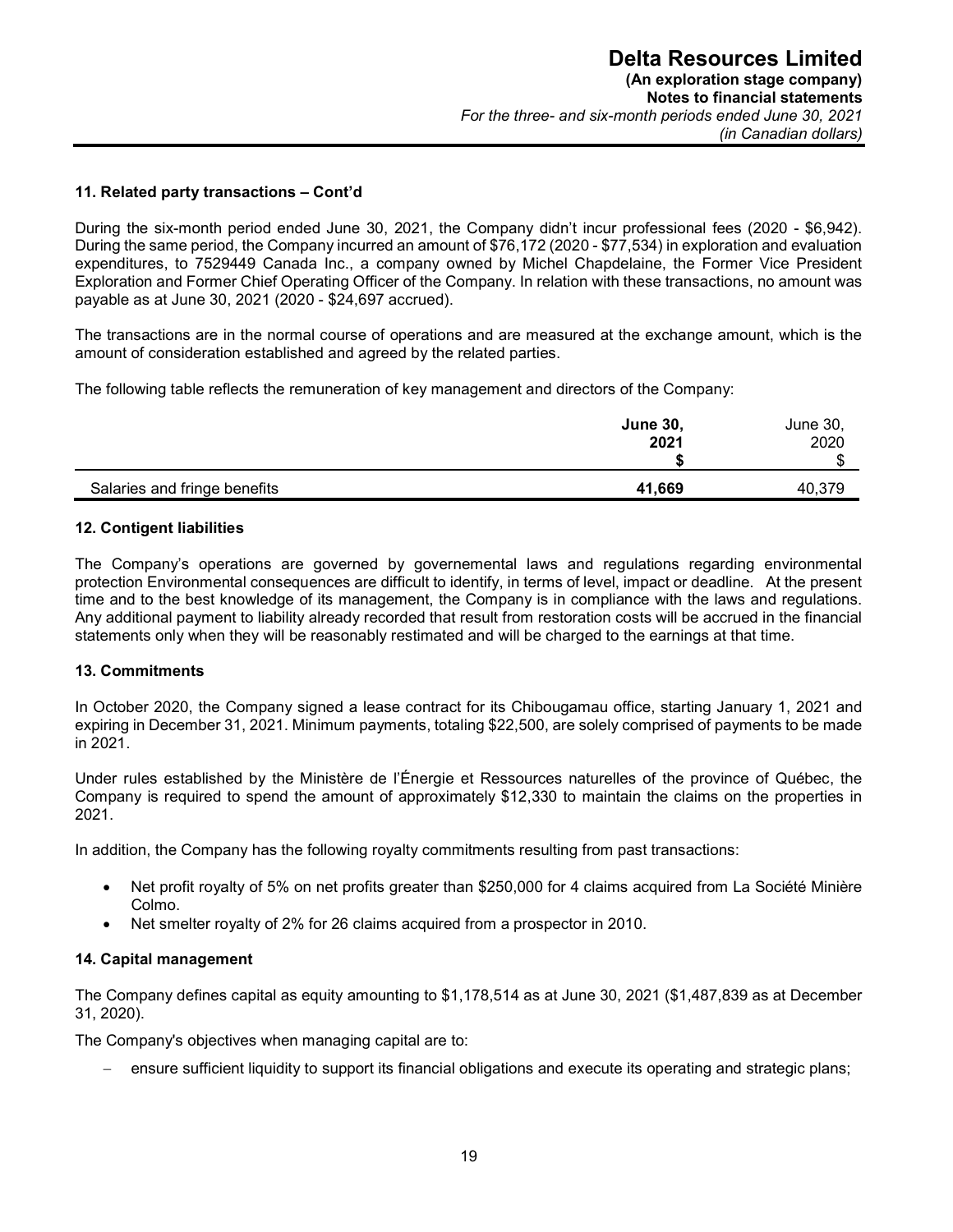#### **14. Capital management – Cont'd**

- maintain financial capacity and access to capital to support future development of the business while taking into consideration current and future industry, market and economic risks and conditions; and
- utilize short term funding sources to manage its working capital requirements.

The Company has no externally imposed restrictions on capital. There were no significant changes in the Company's approach to capital management during the six-month period ended June 30, 2021.

#### **15. Loss per share**

(a) *Basic loss per share* 

Basic loss per share is computed by dividing net loss for a period by the weighted average number of common shares outstanding during that period.

(b) *Diluted loss per share* 

Diluted loss per share is computed by dividing net loss for a period by the diluted number of common shares. Diluted common shares includes the effects of instruments, such share options and warrants, which could cause the number of common shares outstanding to increase.

The Company reported a comprehensive loss for the years ended December 31, 2020 and 2019; the Company has accordingly presented basic and diluted loss per share, which are the same, on a single line in the statements of loss and comprehensive loss. Diluted loss per share did not include the effect of share purchase options and warrants as they were anti-dilutive.

#### **16. Financial instruments**

- a) Credit risk is the risk that another party to a financial instrument will cause a financial loss for the Company by failing to discharge an obligation. Credit risk arises from cash which are composed of deposits with Canadian financial institutions.
- b) Liquidity risk is the risk that the Company will not be able to meet its obligations as they become due. The Company's ability to continue as a going concern is dependent on management's ability to raise required funding through future equity issuances. The Company manages its liquidity risk by forecasting cash flows from operations and anticipating any investing and financing activities. Management and the Board of Directors are actively involved in the review, planning and approval of significant expenditures and commitments.

|                                          | Carrying<br>amount | Contractual<br>cashflows | 0 to 12<br>months | 12 to 24<br>months |
|------------------------------------------|--------------------|--------------------------|-------------------|--------------------|
|                                          |                    |                          | S                 | \$                 |
| Accounts payable and accrued liabilities | 96.154             | 96.154                   | 96.154            | $\blacksquare$     |
| Long-term debt                           | 30,000             | 30,000                   | $\blacksquare$    | 30,000             |

c) The fair value of cash, accounts payables and accrued liabilities approximates their carrying value due to their short-term nature. The fair value of the long-term debt is determined on the basis of discounted cash flow using the rate applicable at the date of the statement of financial position for a given instrument. The rate is similar to the rate applicable to the long-term debt instruments. The fair value of the long-term debt approximates its book value.